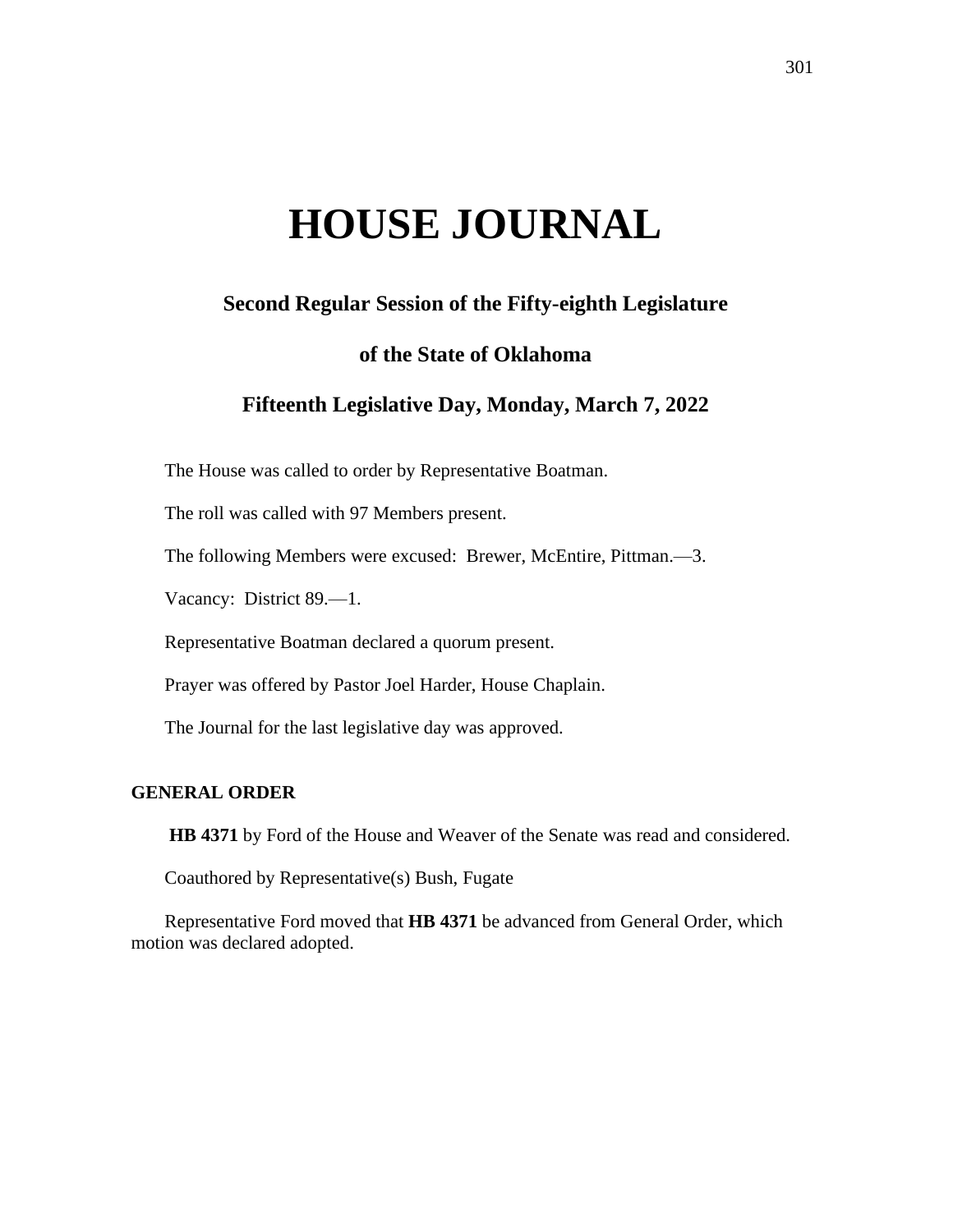# **THIRD READING**

**HB 4371** was read at length for the third time. On passage of the measure, the roll call was as follows:

Aye: Baker, Bashore, Bell, Bennett, Blancett, Boatman, Boles, Burns, Bush, Caldwell (Chad), Caldwell (Trey), Conley, Cornwell, Crosswhite Hader, Culver, Davis, Dempsey, Dills, Dobrinski, Dollens, Echols, Ford, Frix, Gann, Goodwin, Grego, Hardin (David), Hardin (Tommy), Hasenbeck, Hilbert, Hill, Humphrey, Johns, Kendrix, Kerbs, Lawson, Lepak, Lowe (Dick), Luttrell, Manger, Marti, May, McDugle, Miller, Moore, Munson, Newton, Nichols, Nollan, O'Donnell, Olsen, Osburn, Pae, Patzkowsky, Pfeiffer, Phillips, Provenzano, Randleman, Ranson, Roberts (Dustin), Roberts (Eric), Roberts (Sean), Roe, Rosecrants, Sims, Smith, Sneed, Stark, Steagall, Stearman, Sterling, Stinson, Strom, Talley, Townley, Vancuren, Virgin, Waldron, Walke, Wallace, West (Josh), West (Kevin), West (Rick), West (Tammy), Williams, Wolfley, Worthen, Mr. Speaker.--88.

Excused: Brewer, Fetgatter, Fugate, Kannady, Lowe (Jason), Martinez, McBride, McEntire, Mize, Pittman, Russ, Turner.--12.

Vacancy: District 89.--1.

The measure passed.

**HB 4371** was referred for engrossment.

#### **GENERAL ORDER**

**HB 3822** by Newton of the House and Murdock of the Senate was read and considered.

Coauthored by Representative(s) Davis, Phillips

Representative Newton moved that **HB 3822** be advanced from General Order, which motion was declared adopted.

#### **THIRD READING**

**HB 3822** was read at length for the third time. On passage of the measure and emergency, the roll call was as follows:

Aye: Baker, Bashore, Bell, Bennett, Blancett, Boatman, Boles, Burns, Bush, Caldwell (Trey), Conley, Cornwell, Crosswhite Hader, Culver, Davis, Dempsey, Dills, Dobrinski, Dollens, Echols, Ford, Frix, Fugate, Grego, Hardin (David), Hasenbeck, Hilbert, Hill, Humphrey, Johns, Kannady, Kendrix, Kerbs, Lawson, Lepak, Lowe (Dick), Luttrell, Manger, Marti, Martinez, May, McBride, McDugle, Miller, Mize, Moore, Munson, Newton, Nichols, Nollan, O'Donnell, Olsen, Osburn, Pae, Patzkowsky, Pfeiffer, Phillips,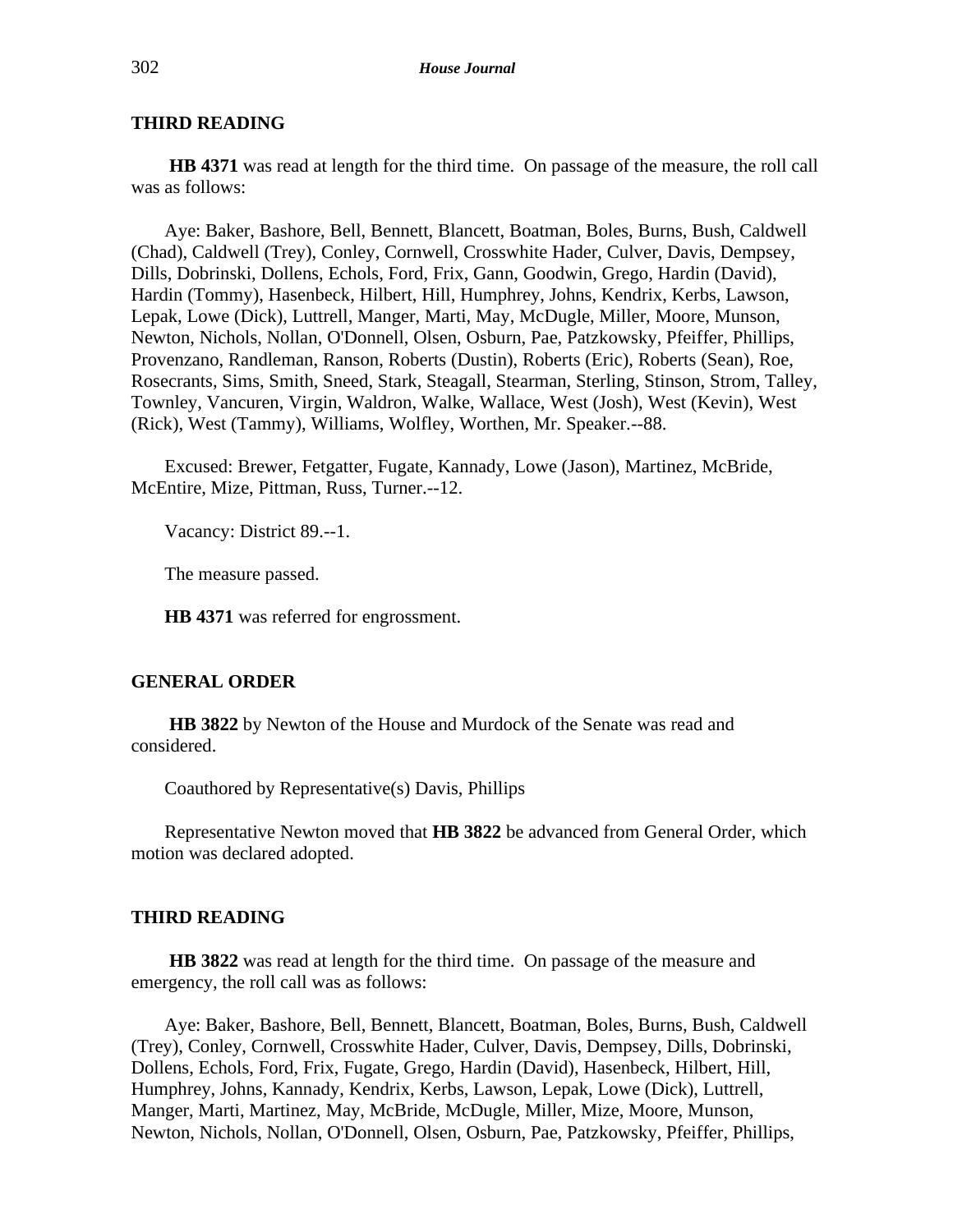Provenzano, Randleman, Ranson, Roberts (Dustin), Roberts (Eric), Roberts (Sean), Roe, Rosecrants, Russ, Sims, Sneed, Stark, Steagall, Stearman, Sterling, Stinson, Strom, Talley, Townley, Vancuren, Virgin, Waldron, Walke, Wallace, West (Josh), West (Kevin), West (Tammy), Williams, Wolfley, Mr. Speaker.--87.

Nay: Caldwell (Chad), Gann, Goodwin, Hardin (Tommy), Smith, West (Rick), Worthen.--7.

Excused: Brewer, Fetgatter, Lowe (Jason), McEntire, Pittman, Turner.--6. Vacancy: District 89.--1.

The measure and emergency passed.

**HB 3822** was referred for engrossment.

#### **GENERAL ORDER**

**HB 2984** by Hardin (David) et al. of the House and Hamilton of the Senate was read and considered.

Coauthored by Representative(s) Roberts (Sean), McDugle, Phillips, West (Kevin)

Representative Hardin (David) moved that **HB 2984** be advanced from General Order, which motion was declared adopted.

#### **THIRD READING**

**HB 2984** was read at length for the third time. On passage of the measure and emergency, the roll call was as follows:

Aye: Baker, Bashore, Boatman, Boles, Burns, Bush, Caldwell (Chad), Caldwell (Trey), Conley, Cornwell, Crosswhite Hader, Culver, Davis, Dempsey, Dills, Dobrinski, Echols, Fetgatter, Ford, Frix, Gann, Grego, Hardin (David), Hardin (Tommy), Hasenbeck, Hilbert, Hill, Humphrey, Johns, Kannady, Kendrix, Kerbs, Lawson, Lepak, Lowe (Dick), Luttrell, Manger, Marti, Martinez, May, McBride, McDugle, Miller, Mize, Moore, Nollan, O'Donnell, Olsen, Osburn, Pae, Patzkowsky, Pfeiffer, Randleman, Roberts (Dustin), Roberts (Eric), Roberts (Sean), Russ, Sims, Smith, Sneed, Stark, Steagall, Stearman, Sterling, Stinson, Strom, Talley, Townley, Vancuren, Wallace, West (Josh), West (Kevin), West (Rick), West (Tammy), Williams, Wolfley, Worthen, Mr. Speaker.--78.

Nay: Bell, Bennett, Blancett, Dollens, Fugate, Goodwin, Lowe (Jason), Munson, Nichols, Provenzano, Ranson, Rosecrants, Virgin, Waldron, Walke.--15.

Excused: Brewer, McEntire, Newton, Phillips, Pittman, Roe, Turner.--7.

Vacancy: District 89.--1.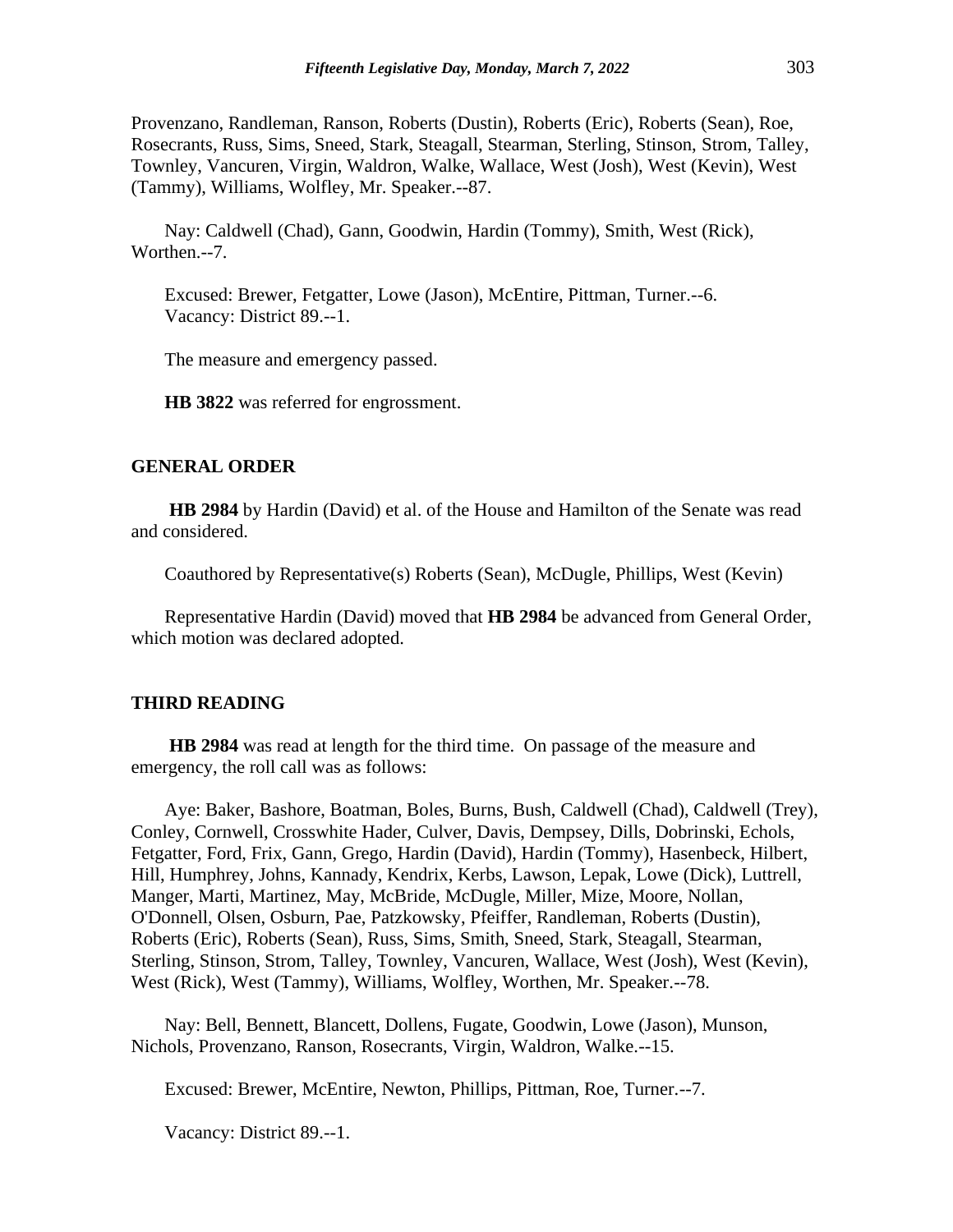The measure and emergency passed.

**HB 2984** was referred for engrossment.

# **GENERAL ORDER**

**HB 4452** by Wallace et al. of the House and Thompson et al. of the Senate was read and considered.

Representative Wallace moved adoption of the Joint Committee Report on **HB 4452**, which motion was declared adopted.

#### **THIRD READING**

**HB 4452** was read at length for the third time. On passage of the measure and emergency, the roll call was as follows:

Aye: Baker, Bashore, Bell, Bennett, Blancett, Boatman, Boles, Burns, Bush, Caldwell (Chad), Caldwell (Trey), Conley, Cornwell, Crosswhite Hader, Culver, Davis, Dempsey, Dills, Dobrinski, Dollens, Echols, Fetgatter, Ford, Frix, Fugate, Gann, Goodwin, Grego, Hardin (David), Hardin (Tommy), Hasenbeck, Hilbert, Hill, Johns, Kannady, Kendrix, Kerbs, Lawson, Lepak, Lowe (Dick), Lowe (Jason), Luttrell, Manger, Marti, Martinez, May, McBride, McDugle, Miller, Mize, Moore, Munson, Newton, Nichols, Nollan, O'Donnell, Olsen, Osburn, Pae, Patzkowsky, Pfeiffer, Phillips, Provenzano, Randleman, Ranson, Roberts (Dustin), Roberts (Eric), Roberts (Sean), Roe, Rosecrants, Russ, Sims, Smith, Sneed, Stark, Steagall, Stearman, Sterling, Stinson, Strom, Talley, Townley, Vancuren, Virgin, Waldron, Walke, Wallace, West (Josh), West (Kevin), West (Rick), West (Tammy), Williams, Wolfley, Worthen, Mr. Speaker.--95.

Excused: Brewer, Humphrey, McEntire, Pittman, Turner.--5.

Vacancy: District 89.--1.

The measure and emergency passed.

**HB 4452** was referred for engrossment.

#### **GENERAL ORDER**

**HB 3053** by Boles of the House and Paxton of the Senate was read and considered.

Representative Boles moved that **HB 3053** be advanced from General Order, which motion was declared adopted.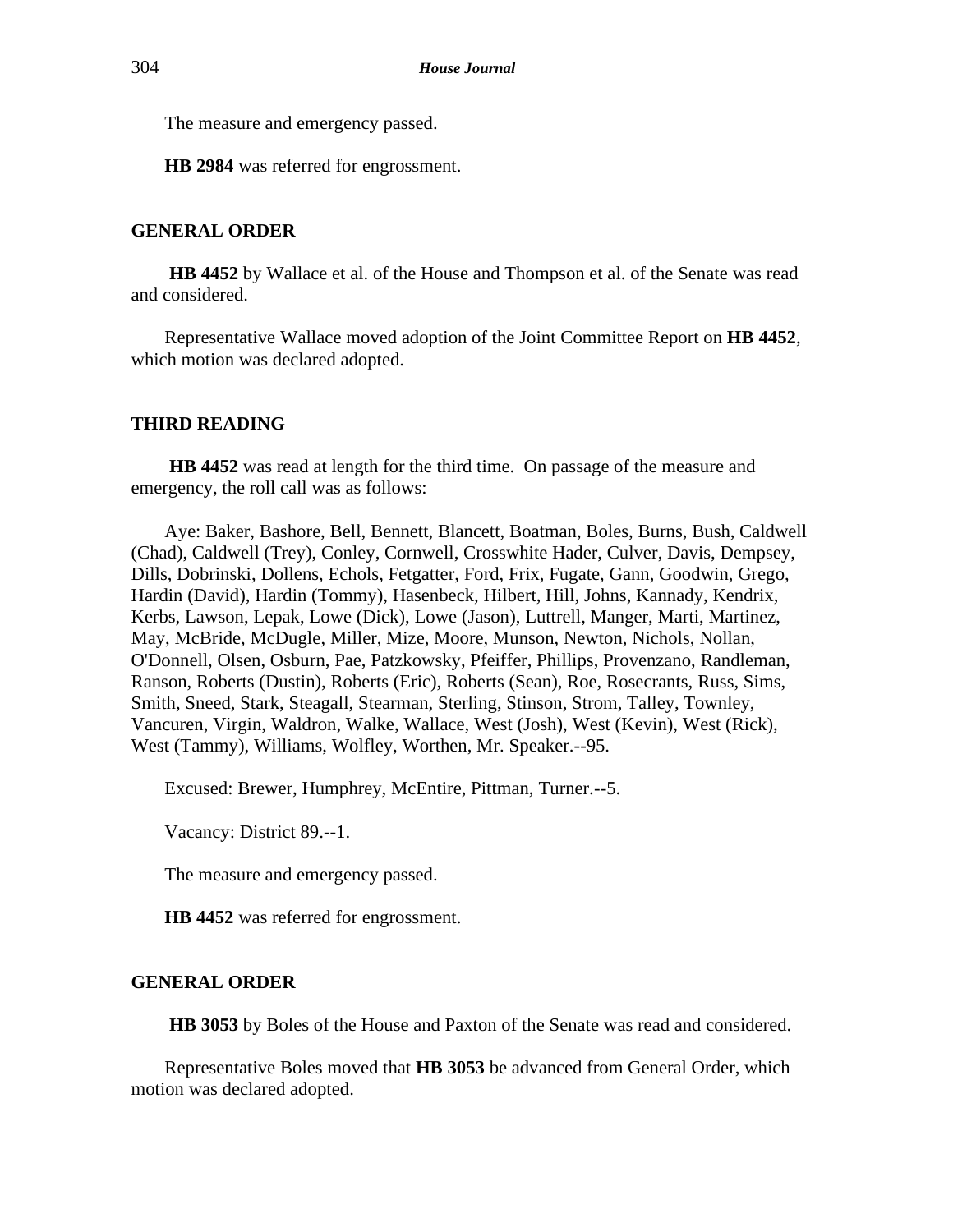#### **THIRD READING**

**HB 3053** was read at length for the third time. On passage of the measure, the roll call was as follows:

Aye: Baker, Bashore, Bell, Bennett, Blancett, Boatman, Boles, Burns, Bush, Caldwell (Chad), Caldwell (Trey), Conley, Cornwell, Crosswhite Hader, Culver, Davis, Dempsey, Dills, Dobrinski, Dollens, Echols, Ford, Frix, Fugate, Gann, Goodwin, Grego, Hardin (David), Hardin (Tommy), Hasenbeck, Hilbert, Johns, Kannady, Kendrix, Kerbs, Lawson, Lepak, Lowe (Dick), Luttrell, Manger, Marti, Martinez, May, McBride, McDugle, Miller, Mize, Moore, Munson, Newton, Nichols, Nollan, O'Donnell, Olsen, Osburn, Pae, Patzkowsky, Pfeiffer, Phillips, Provenzano, Randleman, Ranson, Roberts (Dustin), Roberts (Eric), Roberts (Sean), Roe, Rosecrants, Russ, Sims, Smith, Sneed, Stark, Steagall, Stearman, Sterling, Stinson, Strom, Talley, Townley, Vancuren, Virgin, Waldron, Walke, Wallace, West (Josh), West (Kevin), West (Rick), West (Tammy), Williams, Wolfley, Worthen, Mr. Speaker.--92.

Nay: Lowe (Jason).--1.

Excused: Brewer, Fetgatter, Hill, Humphrey, McEntire, Pittman, Turner.--7.

Vacancy: District 89.--1.

The measure passed.

**HB 3053** was referred for engrossment.

#### **GENERAL ORDER**

**HB 2986** by Bashore et al. of the House and David of the Senate was read and considered.

Coauthored by Representative(s) Caldwell (Chad)

Representative Bashore moved that **HB 2986** be advanced from General Order, which motion was declared adopted.

#### **THIRD READING**

**HB 2986** was read at length for the third time. On passage of the measure, the roll call was as follows:

Aye: Baker, Bashore, Bell, Bennett, Blancett, Boatman, Boles, Burns, Bush, Caldwell (Chad), Caldwell (Trey), Conley, Cornwell, Crosswhite Hader, Culver, Davis, Dempsey, Dills, Dobrinski, Dollens, Echols, Fetgatter, Ford, Frix, Fugate, Gann, Goodwin, Hardin (David), Hardin (Tommy), Hasenbeck, Hilbert, Johns, Kannady, Kendrix, Kerbs, Lawson,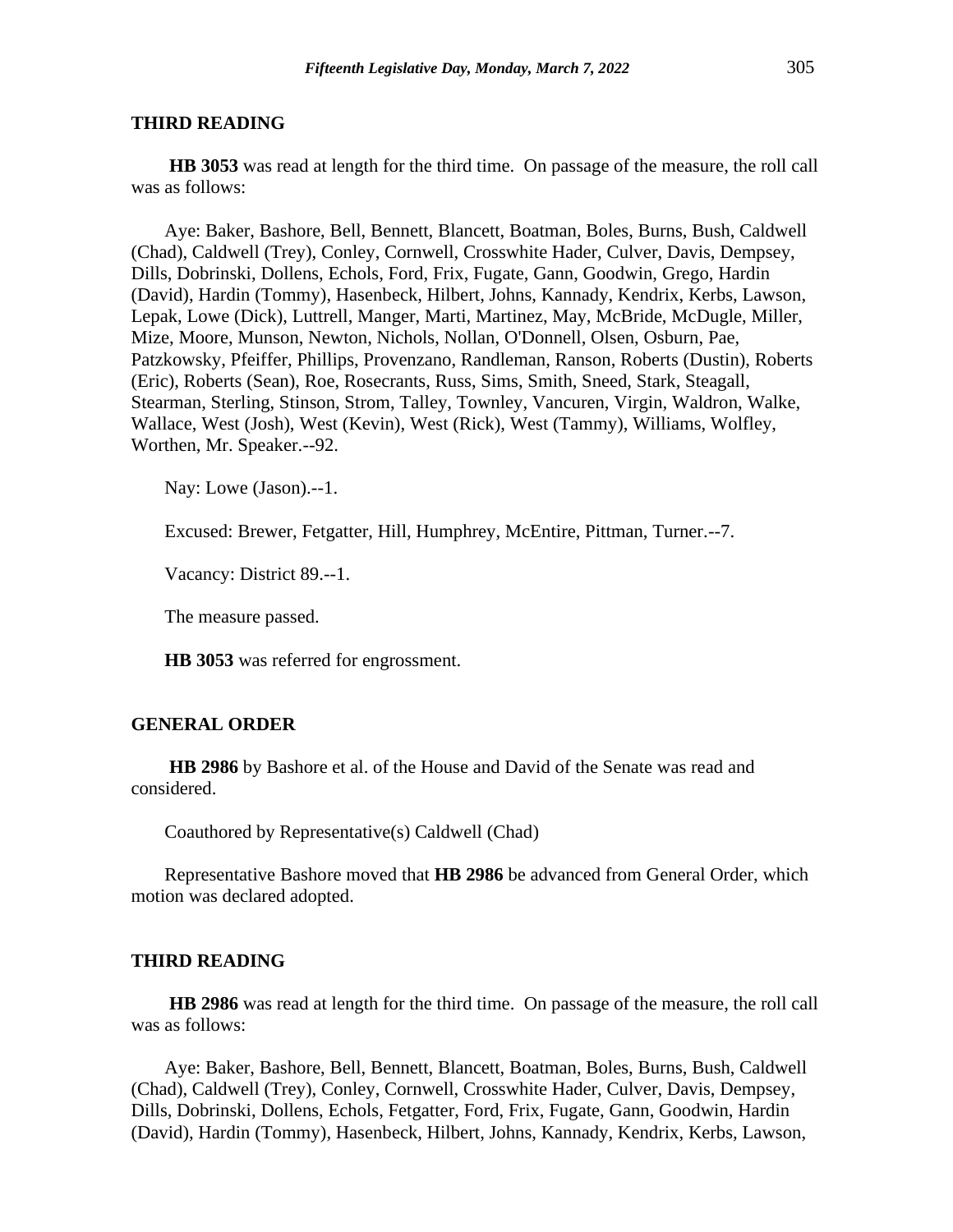Lepak, Lowe (Dick), Lowe (Jason), Luttrell, Manger, Marti, Martinez, May, McBride, McDugle, Miller, Mize, Moore, Munson, Newton, Nichols, Nollan, O'Donnell, Olsen, Osburn, Pae, Patzkowsky, Pfeiffer, Phillips, Provenzano, Randleman, Ranson, Roberts (Dustin), Roberts (Eric), Roberts (Sean), Roe, Rosecrants, Russ, Sims, Smith, Sneed, Stark, Steagall, Stearman, Sterling, Stinson, Strom, Talley, Townley, Virgin, Waldron, Walke, Wallace, West (Josh), West (Kevin), West (Rick), West (Tammy), Williams, Wolfley, Worthen, Mr. Speaker.--92.

Excused: Brewer, Grego, Hill, Humphrey, McEntire, Pittman, Turner, Vancuren.--8.

Vacancy: District 89.--1.

The measure passed.

**HB 2986** was referred for engrossment.

#### **GENERAL ORDER**

**HB 3065** by Manger of the House was read and considered.

Coauthored by Representative(s) Gann

Authored by Senator Weaver (principal Senate author)

Representative Manger moved that **HB 3065** be advanced from General Order, which motion was declared adopted.

# **THIRD READING**

**HB 3065** was read at length for the third time. On passage of the measure, the roll call was as follows:

Aye: Baker, Bashore, Bell, Bennett, Blancett, Boatman, Boles, Burns, Bush, Caldwell (Chad), Caldwell (Trey), Conley, Cornwell, Crosswhite Hader, Culver, Davis, Dempsey, Dills, Dobrinski, Dollens, Echols, Fetgatter, Ford, Gann, Goodwin, Grego, Hardin (David), Hardin (Tommy), Hasenbeck, Hilbert, Johns, Kannady, Kendrix, Kerbs, Lawson, Lepak, Lowe (Dick), Lowe (Jason), Luttrell, Manger, Marti, Martinez, May, McBride, McDugle, Miller, Mize, Moore, Munson, Newton, Nichols, Nollan, O'Donnell, Olsen, Osburn, Pae, Patzkowsky, Pfeiffer, Phillips, Provenzano, Randleman, Ranson, Roberts (Dustin), Roberts (Eric), Roberts (Sean), Roe, Rosecrants, Russ, Sims, Smith, Sneed, Steagall, Stearman, Sterling, Stinson, Strom, Talley, Townley, Virgin, Waldron, Walke, Wallace, West (Josh), West (Kevin), West (Rick), West (Tammy), Williams, Wolfley, Worthen, Mr. Speaker.--90.

Excused: Brewer, Frix, Fugate, Hill, Humphrey, McEntire, Pittman, Stark, Turner, Vancuren.--10.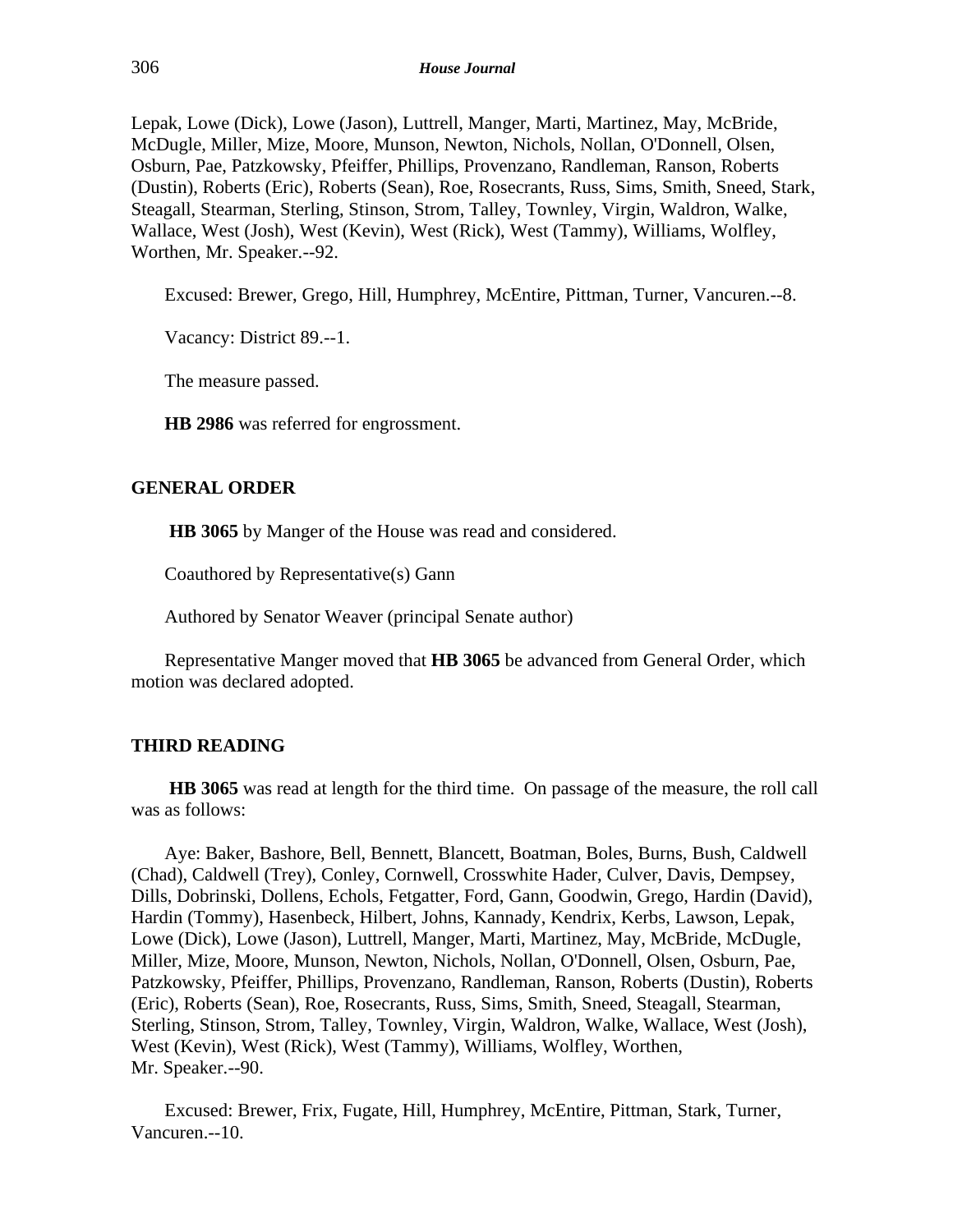Vacancy: District 89.--1.

The measure passed.

**HB 3065** was referred for engrossment.

#### **GENERAL ORDER**

**HB 4461** by Wallace et al. of the House and Thompson et al. of the Senate was read and considered.

Representative Newton moved adoption of the Joint Committee Report on **HB 4461**, which motion was declared adopted.

# **THIRD READING**

**HB 4461** was read at length for the third time. On passage of the measure and emergency, the roll call was as follows:

Aye: Baker, Bashore, Bell, Bennett, Boatman, Boles, Burns, Bush, Caldwell (Chad), Caldwell (Trey), Conley, Cornwell, Crosswhite Hader, Culver, Davis, Dempsey, Dills, Dollens, Echols, Fetgatter, Ford, Frix, Fugate, Gann, Goodwin, Grego, Hardin (David), Hardin (Tommy), Hasenbeck, Hilbert, Johns, Kannady, Kendrix, Kerbs, Lawson, Lepak, Lowe (Dick), Lowe (Jason), Luttrell, Manger, Marti, Martinez, May, McBride, McDugle, Miller, Mize, Moore, Munson, Newton, Nichols, Nollan, O'Donnell, Olsen, Osburn, Pae, Patzkowsky, Pfeiffer, Phillips, Provenzano, Randleman, Ranson, Roberts (Dustin), Roberts (Eric), Roberts (Sean), Roe, Rosecrants, Russ, Sims, Smith, Sneed, Stark, Steagall, Stearman, Sterling, Stinson, Strom, Talley, Townley, Virgin, Waldron, Walke, Wallace, West (Josh), West (Kevin), West (Rick), West (Tammy), Williams, Wolfley, Worthen, Mr. Speaker.--91.

Excused: Blancett, Brewer, Dobrinski, Hill, Humphrey, McEntire, Pittman, Turner, Vancuren.--9.

Vacancy: District 89.--1.

The measure and emergency passed.

**HB 4461** was referred for engrossment.

# **GENERAL ORDER**

**HB 3066** by Manger of the House was read and considered.

Authored by Senator Weaver (principal Senate author)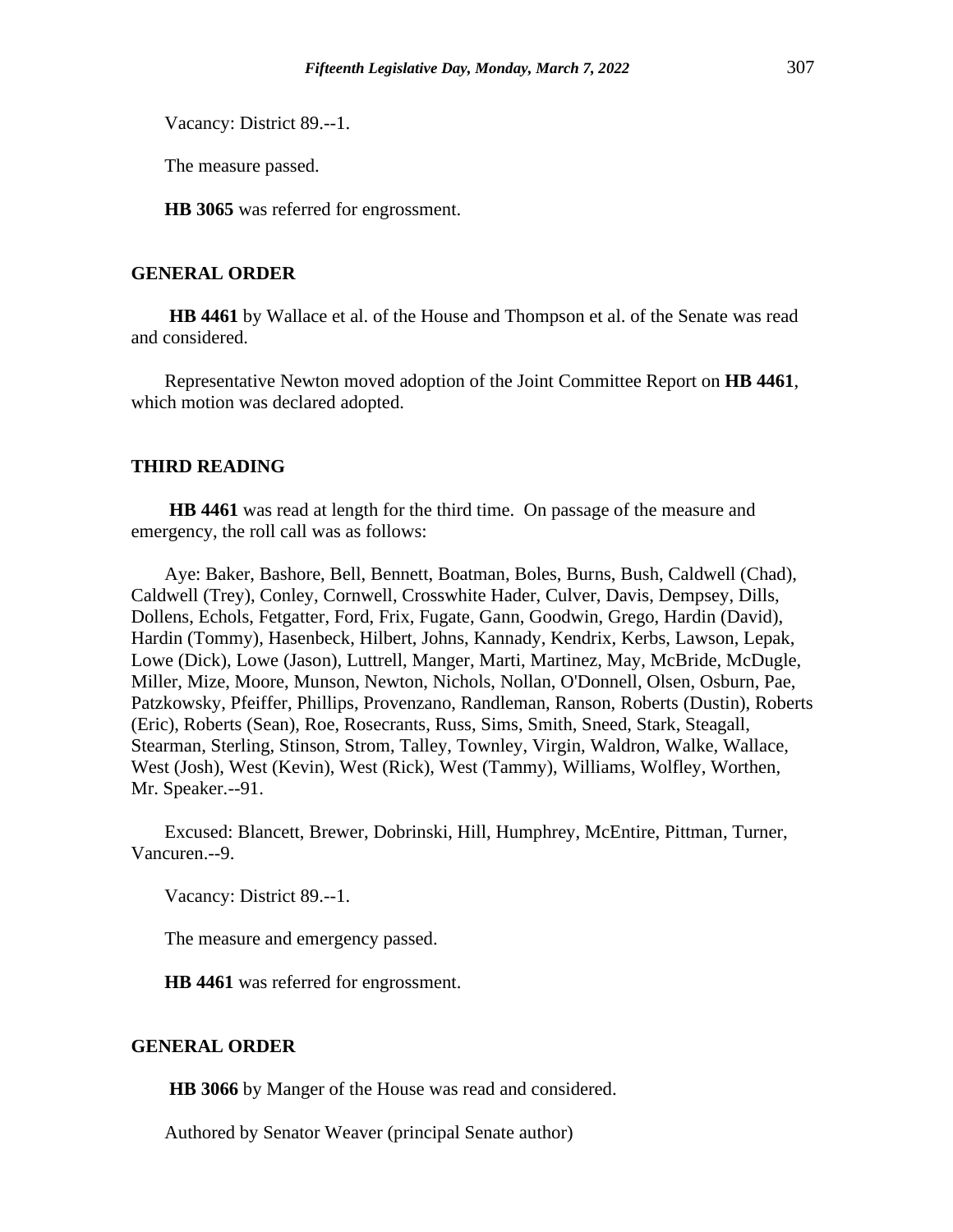Representative Manger moved that **HB 3066** be advanced from General Order, which motion was declared adopted.

#### **THIRD READING**

**HB 3066** was read at length for the third time. On passage of the measure, the roll call was as follows:

Aye: Baker, Bashore, Bennett, Blancett, Boatman, Boles, Burns, Bush, Caldwell (Chad), Caldwell (Trey), Conley, Cornwell, Crosswhite Hader, Culver, Davis, Dempsey, Dills, Dobrinski, Dollens, Echols, Fetgatter, Ford, Frix, Fugate, Gann, Grego, Hardin (David), Hardin (Tommy), Hasenbeck, Hilbert, Hill, Humphrey, Johns, Kannady, Kendrix, Kerbs, Lawson, Lepak, Lowe (Dick), Lowe (Jason), Luttrell, Manger, Marti, Martinez, May, McBride, McDugle, Miller, Mize, Moore, Newton, Nichols, Nollan, O'Donnell, Olsen, Osburn, Pae, Patzkowsky, Pfeiffer, Phillips, Provenzano, Randleman, Roberts (Dustin), Roberts (Eric), Roberts (Sean), Roe, Rosecrants, Russ, Sims, Smith, Sneed, Stark, Steagall, Stearman, Sterling, Stinson, Strom, Talley, Townley, Vancuren, Walke, Wallace, West (Josh), West (Kevin), West (Rick), West (Tammy), Williams, Wolfley, Worthen, Mr. Speaker.--90.

Nay: Bell, Goodwin, Munson, Ranson, Virgin, Waldron.--6.

Excused: Brewer, McEntire, Pittman, Turner.--4.

Vacancy: District 89.--1.

The measure passed.

**HB 3066** was referred for engrossment.

#### **GENERAL ORDER**

**HB 4462** by Wallace et al. of the House and Thompson et al. of the Senate was read and considered.

Representative Newton moved adoption of the Joint Committee Report on **HB 4462**, which motion was declared adopted.

## **THIRD READING**

**HB 4462** was read at length for the third time. On passage of the measure and emergency, the roll call was as follows:

Aye: Baker, Bashore, Bell, Bennett, Blancett, Boatman, Boles, Burns, Bush, Caldwell (Chad), Caldwell (Trey), Conley, Cornwell, Crosswhite Hader, Culver, Davis, Dempsey,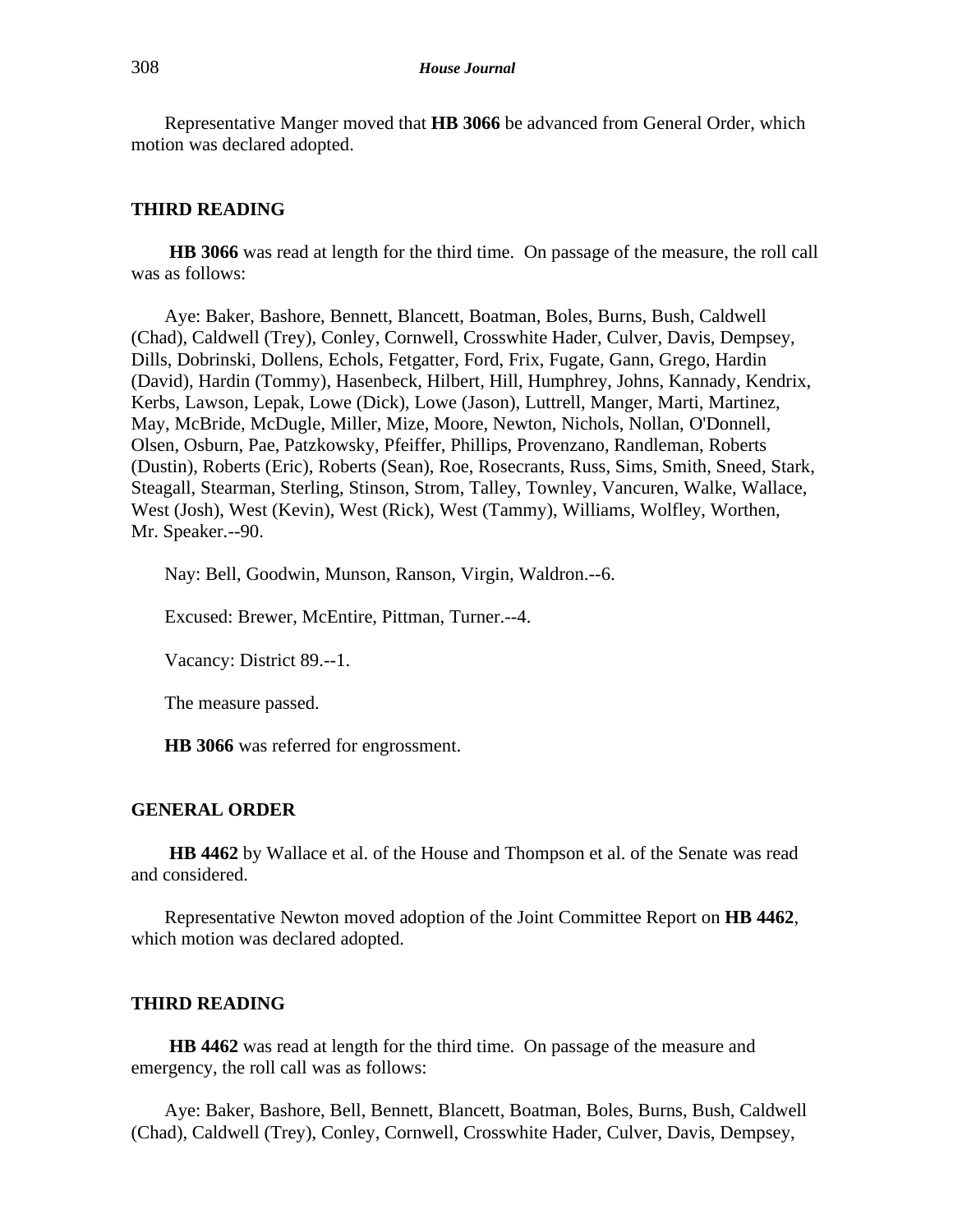Dills, Dobrinski, Dollens, Echols, Fetgatter, Ford, Frix, Fugate, Gann, Goodwin, Grego, Hardin (David), Hardin (Tommy), Hasenbeck, Hilbert, Hill, Humphrey, Johns, Kannady, Kendrix, Kerbs, Lawson, Lepak, Lowe (Dick), Lowe (Jason), Luttrell, Manger, Marti, Martinez, May, McDugle, Mize, Moore, Munson, Newton, Nichols, Nollan, O'Donnell, Olsen, Osburn, Pae, Patzkowsky, Pfeiffer, Phillips, Provenzano, Randleman, Ranson, Roberts (Dustin), Roberts (Eric), Roberts (Sean), Roe, Rosecrants, Russ, Sims, Smith, Sneed, Stark, Steagall, Stearman, Sterling, Stinson, Strom, Talley, Townley, Vancuren, Virgin, Waldron, Walke, Wallace, West (Josh), West (Kevin), West (Rick), West (Tammy), Williams, Wolfley, Worthen, Mr. Speaker.--94.

Excused: Brewer, McBride, McEntire, Miller, Pittman, Turner.--6.

Vacancy: District 89.--1.

The measure and emergency passed.

**HB 4462** was referred for engrossment.

## **GENERAL ORDER**

**HB 4451** by Wallace et al. of the House and Thompson et al. of the Senate was read and considered.

Representative Hilbert moved adoption of Joint Committee Report on **HB 4451**, which motion was declared adopted.

#### **THIRD READING**

**HB 4451** was read at length for the third time. On passage of the measure and emergency, the roll call was as follows:

Aye: Baker, Bashore, Bell, Bennett, Blancett, Boatman, Boles, Burns, Bush, Caldwell (Chad), Caldwell (Trey), Conley, Cornwell, Crosswhite Hader, Culver, Davis, Dempsey, Dills, Dobrinski, Dollens, Echols, Fetgatter, Ford, Frix, Fugate, Goodwin, Grego, Hardin (David), Hardin (Tommy), Hasenbeck, Hilbert, Hill, Humphrey, Johns, Kannady, Kendrix, Kerbs, Lawson, Lepak, Lowe (Dick), Lowe (Jason), Luttrell, Manger, Marti, Martinez, May, McBride, McDugle, Miller, Mize, Moore, Munson, Newton, Nichols, Nollan, O'Donnell, Olsen, Osburn, Pae, Patzkowsky, Pfeiffer, Phillips, Provenzano, Randleman, Ranson, Roberts (Dustin), Roberts (Eric), Roberts (Sean), Roe, Rosecrants, Russ, Sims, Smith, Sneed, Stark, Steagall, Sterling, Stinson, Strom, Talley, Townley, Vancuren, Virgin, Waldron, Walke, Wallace, West (Josh), West (Kevin), West (Rick), West (Tammy), Williams, Wolfley, Worthen, Mr. Speaker.--94.

Nay: Gann, Stearman.--2.

Excused: Brewer, McEntire, Pittman, Turner.--4.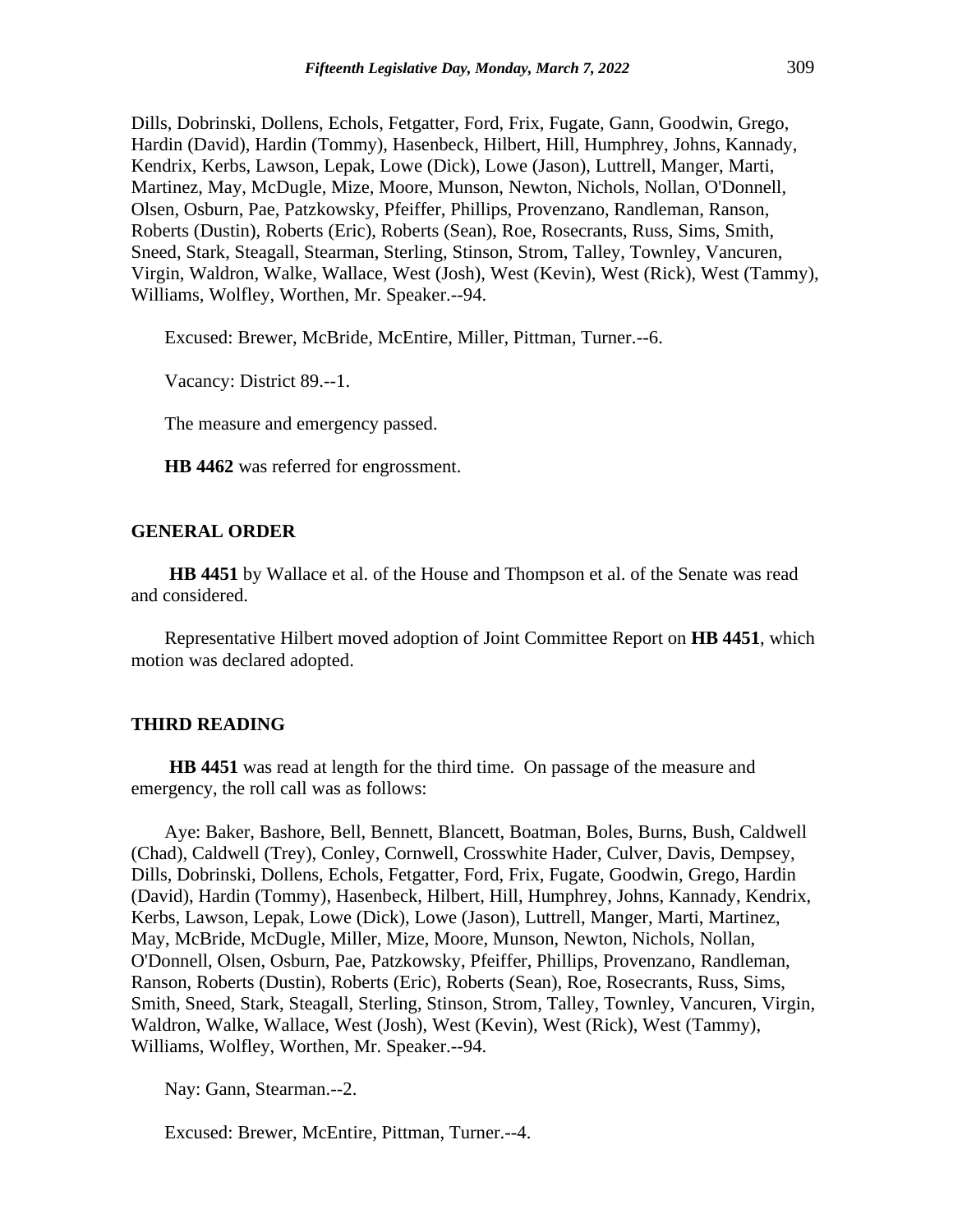Vacancy: District 89.--1.

The measure and emergency passed.

**HB 4451** was referred for engrossment.

# **GENERAL ORDER**

**HB 3084** by Hilbert of the House and Pugh of the Senate was read and considered.

Representative Hilbert moved that **HB 3084** be advanced from General Order, which motion was declared adopted.

# **THIRD READING**

**HB 3084** was read at length for the third time. On passage of the measure and emergency, the roll call was as follows:

Aye: Baker, Bashore, Bell, Bennett, Blancett, Boatman, Boles, Burns, Bush, Caldwell (Chad), Caldwell (Trey), Conley, Cornwell, Crosswhite Hader, Culver, Davis, Dempsey, Dills, Dobrinski, Dollens, Echols, Fetgatter, Ford, Frix, Fugate, Goodwin, Grego, Hardin (David), Hasenbeck, Hilbert, Hill, Humphrey, Kannady, Kendrix, Kerbs, Lawson, Lepak, Lowe (Dick), Luttrell, Manger, Marti, Martinez, May, McBride, McDugle, Miller, Mize, Moore, Munson, Newton, Nichols, Nollan, O'Donnell, Olsen, Osburn, Pae, Patzkowsky, Pfeiffer, Phillips, Provenzano, Randleman, Ranson, Roberts (Dustin), Roberts (Eric), Roberts (Sean), Roe, Rosecrants, Russ, Sims, Smith, Sneed, Stark, Steagall, Stearman, Sterling, Stinson, Strom, Talley, Townley, Vancuren, Virgin, Waldron, Walke, Wallace, West (Josh), West (Kevin), West (Tammy), Williams, Wolfley, Worthen, Mr. Speaker.--91.

Nay: Gann, Hardin (Tommy), Johns, Lowe (Jason), West (Rick).--5.

Excused: Brewer, McEntire, Pittman, Turner.--4.

Vacancy: District 89.--1.

The measure and emergency passed.

**HB 3084** was referred for engrossment.

# **GENERAL ORDER**

**HB 3092** by Hilbert of the House and Leewright of the Senate was read and considered.

Coauthored by Representative(s) Phillips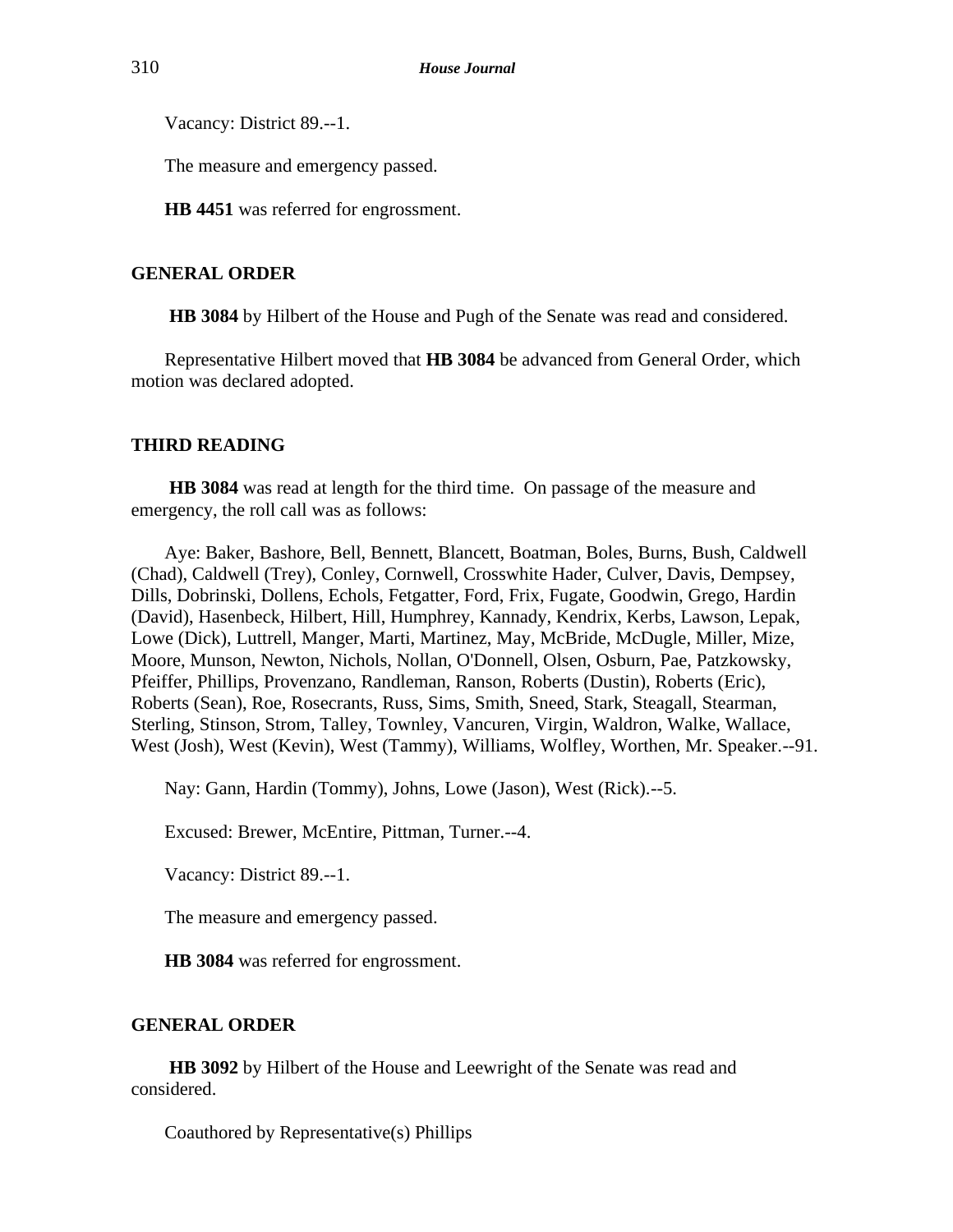Representative Hilbert moved that **HB 3092** be advanced from General Order, which motion was declared adopted.

#### **THIRD READING**

**HB 3092** was read at length for the third time. On passage of the measure, the roll call was as follows:

Aye: Baker, Bashore, Bell, Bennett, Blancett, Boatman, Boles, Burns, Bush, Caldwell (Chad), Caldwell (Trey), Cornwell, Crosswhite Hader, Culver, Davis, Dempsey, Dills, Dobrinski, Dollens, Echols, Fetgatter, Ford, Frix, Fugate, Grego, Hardin (David), Hasenbeck, Hilbert, Hill, Humphrey, Johns, Kannady, Kendrix, Kerbs, Lawson, Lepak, Lowe (Dick), Lowe (Jason), Luttrell, Manger, Marti, Martinez, May, McBride, McDugle, Miller, Mize, Moore, Munson, Newton, Nichols, Nollan, O'Donnell, Olsen, Osburn, Pae, Patzkowsky, Pfeiffer, Phillips, Provenzano, Randleman, Ranson, Roberts (Dustin), Roberts (Eric), Roberts (Sean), Roe, Rosecrants, Russ, Sims, Smith, Sneed, Stark, Steagall, Sterling, Stinson, Talley, Townley, Vancuren, Virgin, Waldron, Walke, Wallace, West (Josh), West (Kevin), West (Tammy), Williams, Wolfley, Worthen, Mr. Speaker.--89.

Nay: Gann, Goodwin, Hardin (Tommy), Stearman, Strom, Turner, West (Rick).--7.

Excused: Brewer, Conley, McEntire, Pittman.--4.

Vacancy: District 89.--1.

The measure passed.

**HB 3092** was referred for engrossment.

## **GENERAL ORDER**

**HB 3069** by Manger of the House was read and considered.

Coauthored by Representative(s) Gann, Stearman, Phillips

Authored by Senator Stanley (principal Senate author)

Representative Manger moved that **HB 3069** be advanced from General Order, which motion was declared adopted.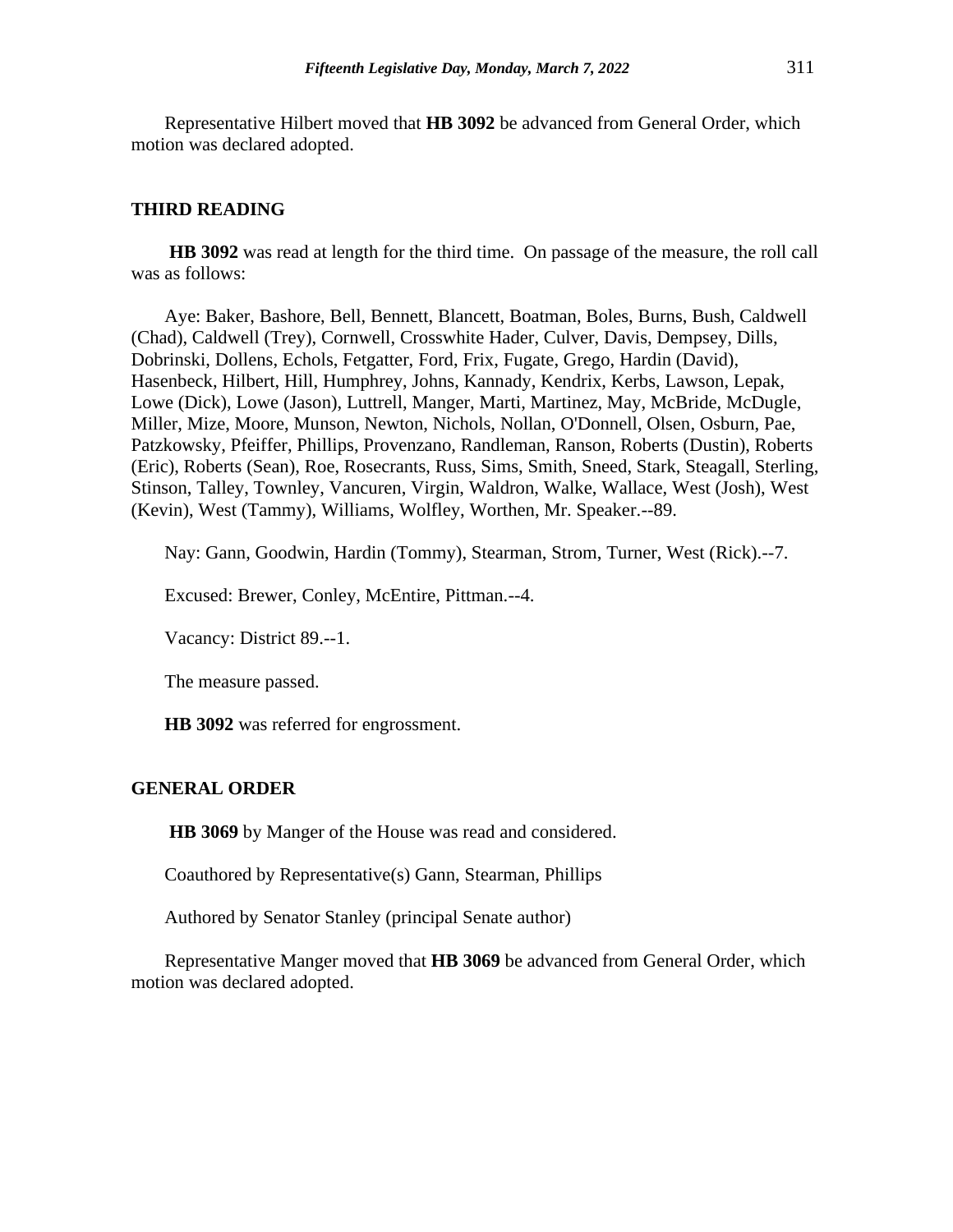# **THIRD READING**

**HB 3069** was read at length for the third time. On passage of the measure and emergency, the roll call was as follows:

Aye: Baker, Bashore, Bell, Boatman, Boles, Burns, Bush, Caldwell (Chad), Caldwell (Trey), Conley, Cornwell, Crosswhite Hader, Culver, Davis, Dempsey, Dills, Dobrinski, Echols, Fetgatter, Ford, Fugate, Gann, Grego, Hardin (David), Hardin (Tommy), Hasenbeck, Hilbert, Hill, Humphrey, Johns, Kendrix, Kerbs, Lawson, Lepak, Lowe (Dick), Luttrell, Manger, Marti, Martinez, May, McBride, McDugle, Miller, Mize, Moore, Newton, Nollan, O'Donnell, Olsen, Osburn, Patzkowsky, Pfeiffer, Phillips, Randleman, Roberts (Dustin), Roberts (Eric), Roberts (Sean), Roe, Russ, Sims, Smith, Sneed, Stark, Steagall, Stearman, Sterling, Stinson, Strom, Talley, Townley, Vancuren, Wallace, West (Josh), West (Kevin), West (Rick), West (Tammy), Williams, Wolfley, Worthen, Mr. Speaker.--80.

Nay: Bennett, Dollens, Goodwin, Lowe (Jason), Munson, Nichols, Provenzano, Ranson, Rosecrants, Turner, Virgin, Waldron, Walke.--13.

Excused: Blancett, Brewer, Frix, Kannady, McEntire, Pae, Pittman.--7.

Vacancy: District 89.--1.

The measure and emergency passed.

**HB 3069** was referred for engrossment.

# **GENERAL ORDER**

**HB 3070** by Manger of the House was read and considered.

Coauthored by Representative(s) Gann

Authored by Senator Hall (principal Senate author)

Representative Manger moved that **HB 3070** be advanced from General Order, which motion was declared adopted.

#### **THIRD READING**

**HB 3070** was read at length for the third time. On passage of the measure, the roll call was as follows:

Aye: Baker, Bashore, Bell, Bennett, Blancett, Boatman, Boles, Burns, Bush, Caldwell (Chad), Caldwell (Trey), Conley, Cornwell, Crosswhite Hader, Culver, Davis, Dempsey, Dills, Dobrinski, Dollens, Echols, Fetgatter, Ford, Frix, Fugate, Gann, Goodwin, Grego,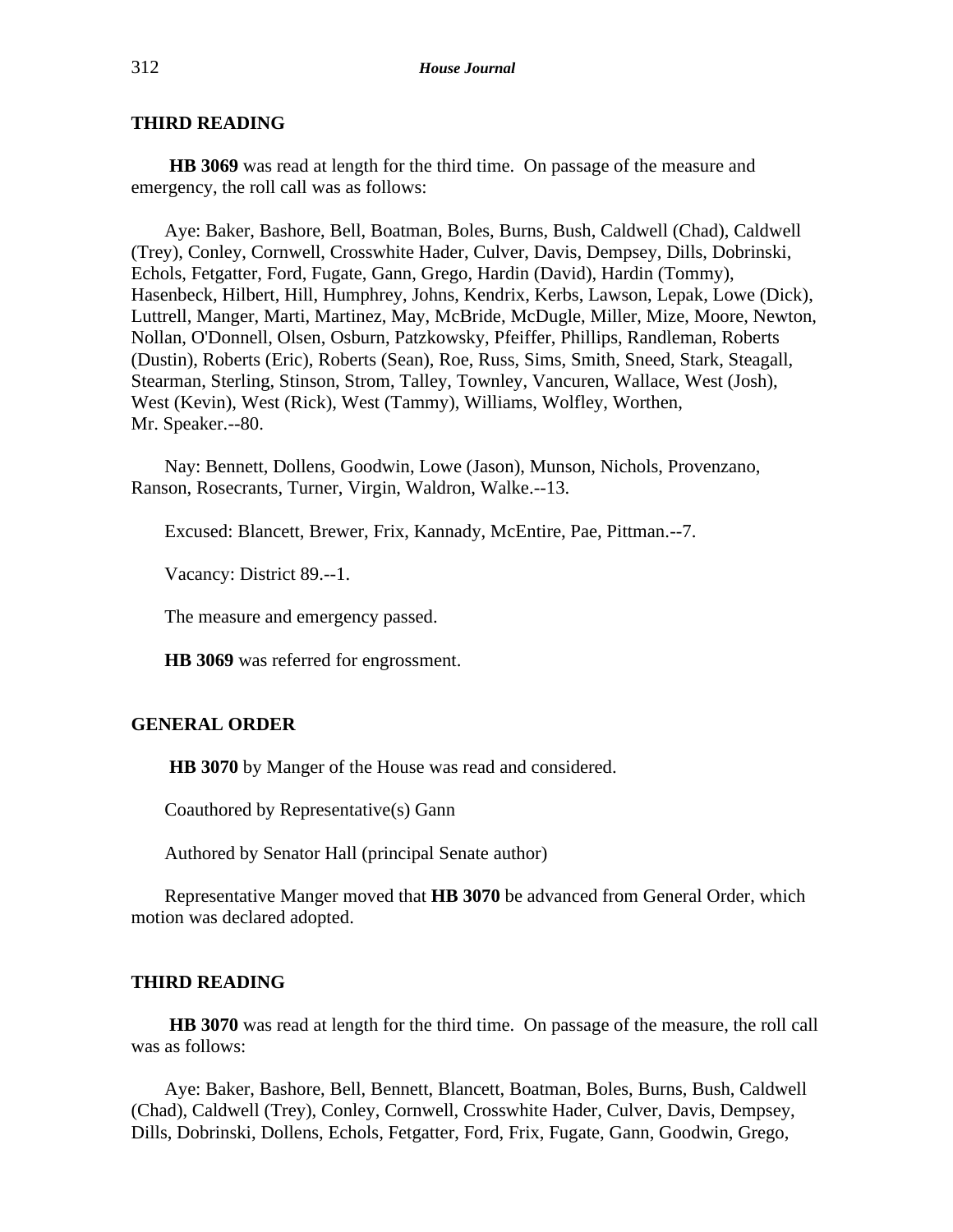Hardin (David), Hardin (Tommy), Hasenbeck, Hilbert, Hill, Humphrey, Johns, Kannady, Kendrix, Kerbs, Lawson, Lepak, Lowe (Dick), Lowe (Jason), Luttrell, Manger, Marti, Martinez, May, McBride, McDugle, Miller, Mize, Moore, Munson, Newton, Nichols, Nollan, O'Donnell, Olsen, Osburn, Pae, Patzkowsky, Pfeiffer, Phillips, Provenzano, Randleman, Ranson, Roberts (Dustin), Roberts (Eric), Roberts (Sean), Roe, Rosecrants, Russ, Sims, Smith, Sneed, Stark, Steagall, Stearman, Sterling, Stinson, Strom, Talley, Townley, Turner, Vancuren, Virgin, Waldron, Walke, Wallace, West (Josh), West (Kevin), West (Rick), West (Tammy), Williams, Wolfley, Worthen, Mr. Speaker.--97.

Excused: Brewer, McEntire, Pittman.--3.

Vacancy: District 89.--1.

The measure passed.

**HB 3070** was referred for engrossment.

#### **Speaker Pro Tempore Hilbert Presiding**

# **GENERAL ORDER**

**HB 4463** by Wallace et al. of the House and Thompson et al. of the Senate was read and considered.

Representative West (Tammy) moved adoption of the Joint Committee Report on **HB 4463**, which motion was declared adopted.

#### **THIRD READING**

**HB 4463** was read at length for the third time. On passage of the measure and emergency, the roll call was as follows:

Aye: Baker, Bashore, Bell, Bennett, Blancett, Boatman, Boles, Burns, Bush, Caldwell (Chad), Caldwell (Trey), Conley, Cornwell, Crosswhite Hader, Culver, Davis, Dempsey, Dills, Dobrinski, Dollens, Echols, Fetgatter, Ford, Frix, Fugate, Gann, Goodwin, Grego, Hardin (David), Hardin (Tommy), Hasenbeck, Hilbert, Hill, Humphrey, Johns, Kannady, Kendrix, Kerbs, Lawson, Lepak, Lowe (Dick), Lowe (Jason), Luttrell, Manger, Marti, Martinez, May, McBride, McDugle, Miller, Mize, Moore, Munson, Newton, Nichols, Nollan, O'Donnell, Olsen, Osburn, Pae, Patzkowsky, Pfeiffer, Phillips, Provenzano, Randleman, Ranson, Roberts (Dustin), Roberts (Eric), Roberts (Sean), Roe, Rosecrants, Russ, Sims, Smith, Sneed, Stark, Steagall, Stearman, Sterling, Stinson, Strom, Talley, Townley, Turner, Vancuren, Virgin, Waldron, Walke, Wallace, West (Josh), West (Kevin), West (Rick), West (Tammy), Williams, Wolfley, Worthen, Mr. Speaker.--97.

Excused: Brewer, McEntire, Pittman.--3.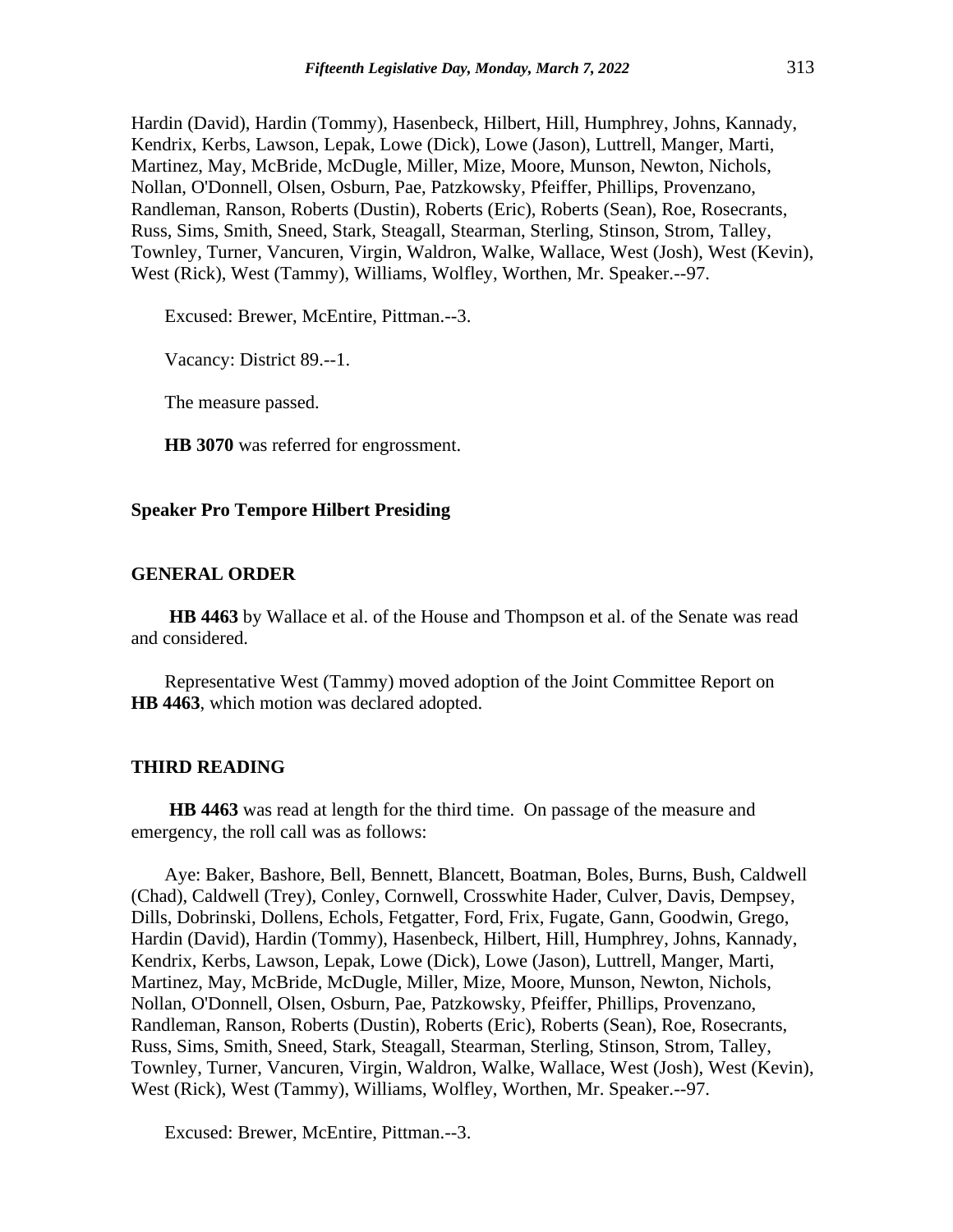Vacancy: District 89.--1.

The measure and emergency passed.

**HB 4463** was referred for engrossment.

# **GENERAL ORDER**

**HB 3079** by Smith of the House was read and considered.

Authored by Senator Bullard (principal Senate author)

Representative Smith moved that **HB 3079** be advanced from General Order, which motion was declared adopted.

# **THIRD READING**

**HB 3079** was read at length for the third time. On passage of the measure and emergency, the roll call was as follows:

Aye: Baker, Bashore, Bell, Bennett, Blancett, Boatman, Boles, Burns, Bush, Caldwell (Chad), Caldwell (Trey), Conley, Cornwell, Crosswhite Hader, Culver, Davis, Dempsey, Dills, Dobrinski, Dollens, Echols, Fetgatter, Ford, Frix, Fugate, Gann, Goodwin, Grego, Hardin (David), Hardin (Tommy), Hasenbeck, Hilbert, Hill, Humphrey, Johns, Kannady, Kendrix, Kerbs, Lawson, Lepak, Lowe (Dick), Lowe (Jason), Luttrell, Manger, Marti, Martinez, May, McBride, McDugle, Miller, Mize, Moore, Munson, Newton, Nichols, Nollan, O'Donnell, Olsen, Osburn, Pae, Patzkowsky, Pfeiffer, Phillips, Provenzano, Randleman, Ranson, Roberts (Dustin), Roberts (Eric), Roberts (Sean), Roe, Rosecrants, Russ, Sims, Smith, Sneed, Stark, Steagall, Stearman, Sterling, Stinson, Strom, Talley, Townley, Turner, Vancuren, Virgin, Waldron, Walke, Wallace, West (Josh), West (Kevin), West (Rick), West (Tammy), Williams, Wolfley, Worthen, Mr. Speaker.--97.

Excused: Brewer, McEntire, Pittman.--3.

Vacancy: District 89.--1.

The measure and emergency passed.

**HB 3079** was referred for engrossment.

# **GENERAL ORDER**

**HB 3103** by Steagall of the House was read and considered.

Authored by Senator Taylor (principal Senate author)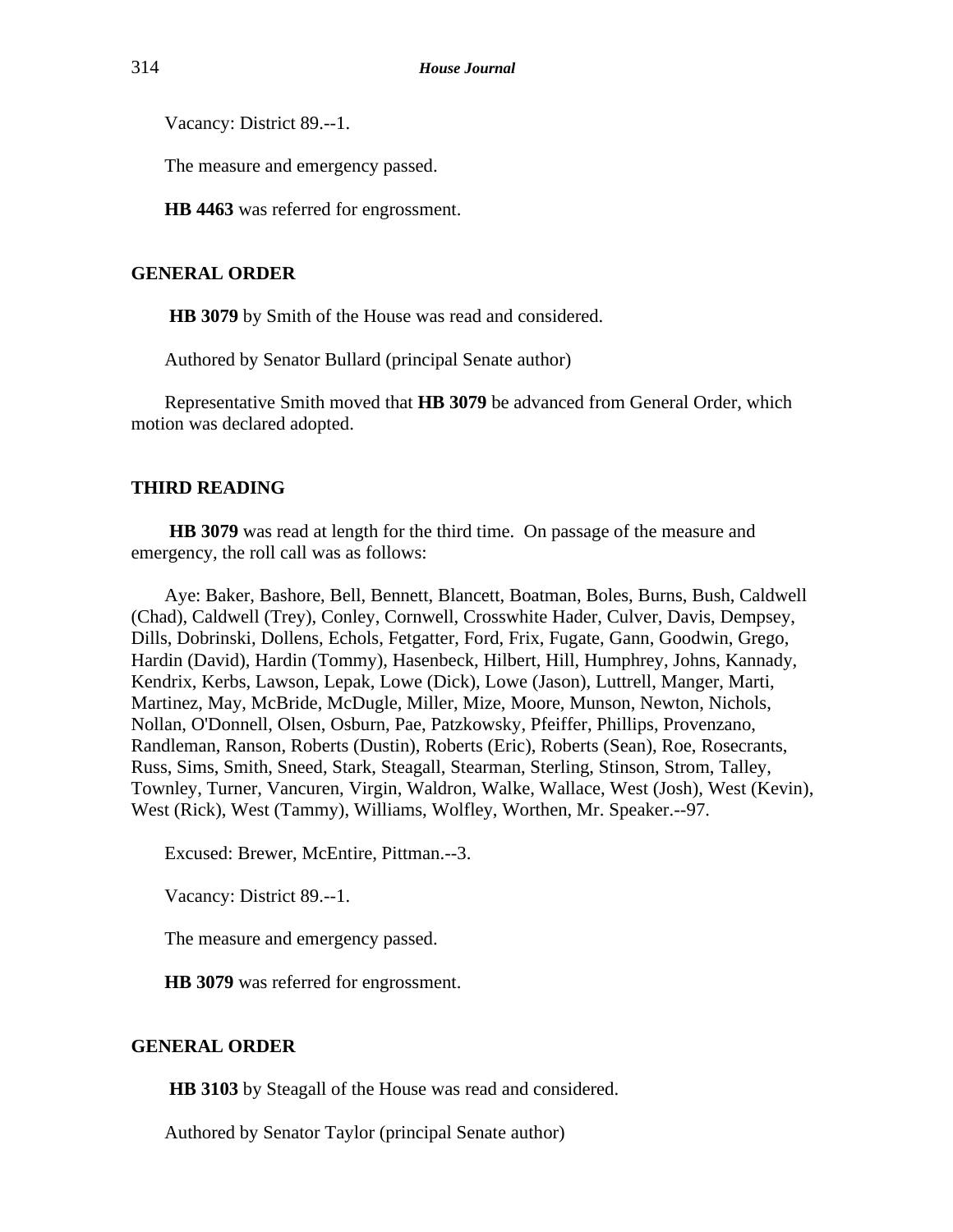Representative Steagall moved that **HB 3103** be advanced from General Order, which motion was declared adopted.

#### **THIRD READING**

**HB 3103** was read at length for the third time. On passage of the measure, the roll call was as follows:

Aye: Baker, Bashore, Bell, Bennett, Blancett, Boatman, Boles, Burns, Bush, Caldwell (Chad), Caldwell (Trey), Conley, Cornwell, Crosswhite Hader, Culver, Davis, Dempsey, Dills, Dobrinski, Dollens, Echols, Fetgatter, Ford, Frix, Fugate, Gann, Goodwin, Grego, Hardin (David), Hardin (Tommy), Hasenbeck, Hilbert, Hill, Humphrey, Johns, Kannady, Kendrix, Kerbs, Lawson, Lepak, Lowe (Dick), Lowe (Jason), Luttrell, Manger, Marti, Martinez, May, McBride, McDugle, Miller, Mize, Moore, Munson, Newton, Nichols, Nollan, O'Donnell, Olsen, Osburn, Pae, Patzkowsky, Pfeiffer, Phillips, Provenzano, Randleman, Ranson, Roberts (Dustin), Roberts (Eric), Roberts (Sean), Roe, Rosecrants, Russ, Sims, Smith, Sneed, Stark, Steagall, Stearman, Sterling, Stinson, Strom, Talley, Townley, Turner, Vancuren, Virgin, Waldron, Walke, Wallace, West (Josh), West (Kevin), West (Rick), West (Tammy), Williams, Wolfley, Worthen, Mr. Speaker.--97.

Excused: Brewer, McEntire, Pittman.--3.

Vacancy: District 89.--1.

The measure passed.

**HB 3103** was referred for engrossment.

## **GENERAL ORDER**

**HB 3134** by Kendrix of the House was read and considered.

Authored by Senator Bergstrom (principal Senate author)

Representative Kendrix moved that **HB 3134** be advanced from General Order, which motion was declared adopted.

#### **THIRD READING**

**HB 3134** was read at length for the third time. On passage of the measure, the roll call was as follows:

Aye: Baker, Bashore, Bell, Bennett, Blancett, Boatman, Boles, Burns, Bush, Caldwell (Chad), Caldwell (Trey), Conley, Cornwell, Crosswhite Hader, Culver, Davis, Dempsey, Dills, Dobrinski, Dollens, Echols, Fetgatter, Ford, Frix, Fugate, Goodwin, Grego, Hardin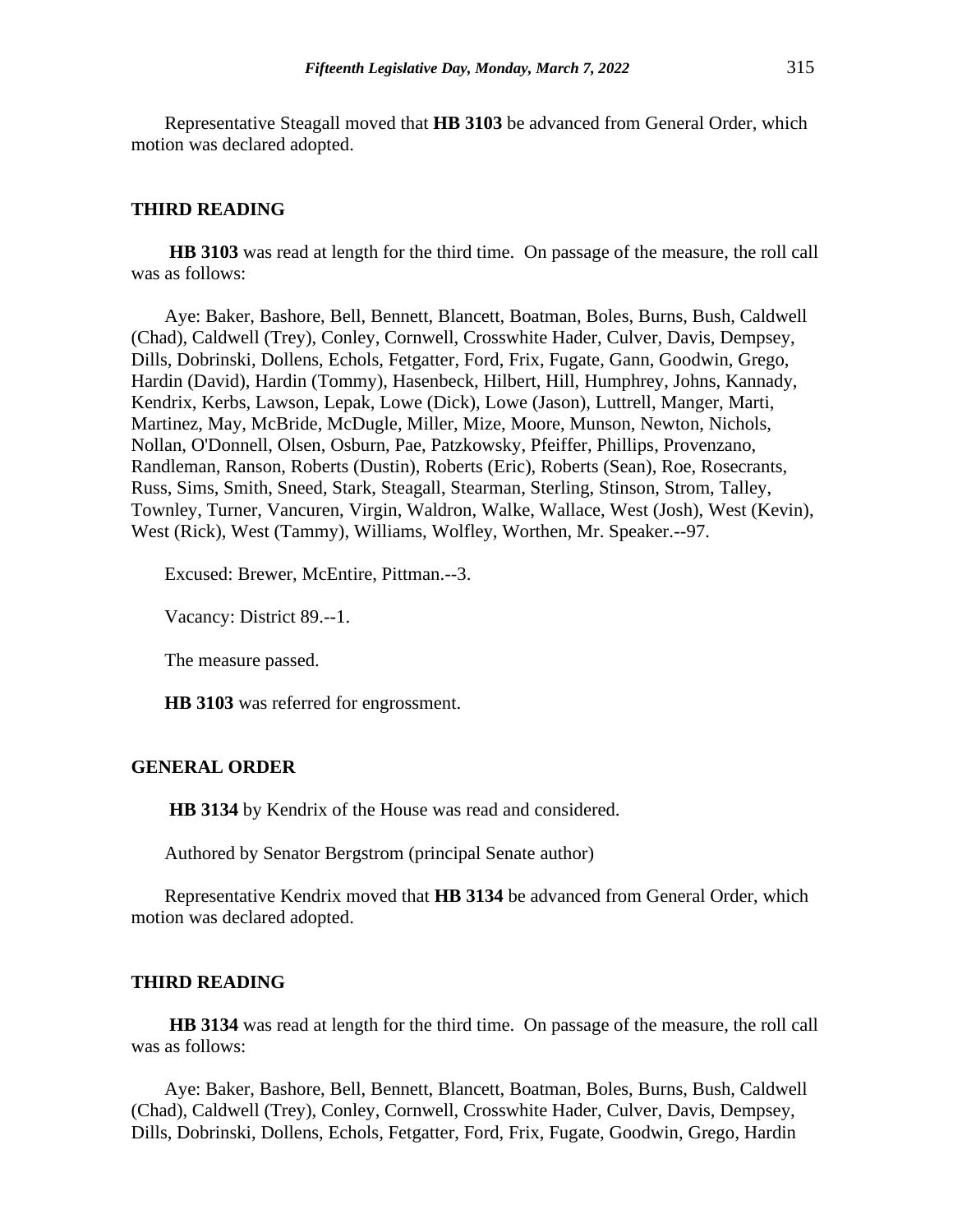(David), Hasenbeck, Hilbert, Hill, Humphrey, Johns, Kannady, Kendrix, Kerbs, Lawson, Lepak, Lowe (Dick), Lowe (Jason), Luttrell, Manger, Marti, Martinez, May, McBride, McDugle, Miller, Mize, Moore, Munson, Newton, Nichols, Nollan, O'Donnell, Olsen, Osburn, Pae, Patzkowsky, Pfeiffer, Phillips, Provenzano, Randleman, Ranson, Roberts (Dustin), Roberts (Eric), Roberts (Sean), Roe, Rosecrants, Russ, Sims, Smith, Sneed, Stark, Steagall, Stearman, Sterling, Stinson, Strom, Talley, Townley, Turner, Vancuren, Virgin, Waldron, Walke, Wallace, West (Josh), West (Kevin), West (Tammy), Williams, Wolfley, Worthen, Mr. Speaker.--94.

Nay: Gann, Hardin (Tommy), West (Rick).--3.

Excused: Brewer, McEntire, Pittman.--3.

Vacancy: District 89.--1.

The measure passed.

**HB 3134** was referred for engrossment.

# **GENERAL ORDER**

**HB 3050** by Hardin (Tommy) et al. of the House and Simpson of the Senate was read and considered.

Coauthored by Representative(s) Phillips

Representative Hardin (Tommy) moved that **HB 3050** be advanced from General Order, which motion was declared adopted.

## **THIRD READING**

**HB 3050** was read at length for the third time. On passage of the measure, the roll call was as follows:

Aye: Baker, Bashore, Bell, Bennett, Blancett, Boatman, Boles, Bush, Caldwell (Chad), Caldwell (Trey), Conley, Cornwell, Crosswhite Hader, Culver, Davis, Dempsey, Dills, Dobrinski, Dollens, Echols, Fetgatter, Ford, Frix, Fugate, Gann, Goodwin, Grego, Hardin (David), Hardin (Tommy), Hasenbeck, Hilbert, Hill, Humphrey, Johns, Kannady, Kendrix, Kerbs, Lawson, Lepak, Lowe (Dick), Lowe (Jason), Luttrell, Manger, Marti, Martinez, May, McBride, Mize, Moore, Munson, Newton, Nichols, Nollan, O'Donnell, Olsen, Osburn, Pae, Patzkowsky, Pfeiffer, Phillips, Provenzano, Randleman, Ranson, Roberts (Dustin), Roberts (Eric), Roberts (Sean), Roe, Rosecrants, Russ, Sims, Smith, Sneed, Stark, Steagall, Stearman, Sterling, Stinson, Strom, Talley, Townley, Turner, Vancuren, Virgin, Waldron, Walke, Wallace, West (Kevin), West (Rick), West (Tammy), Williams, Wolfley, Worthen, Mr. Speaker.--93.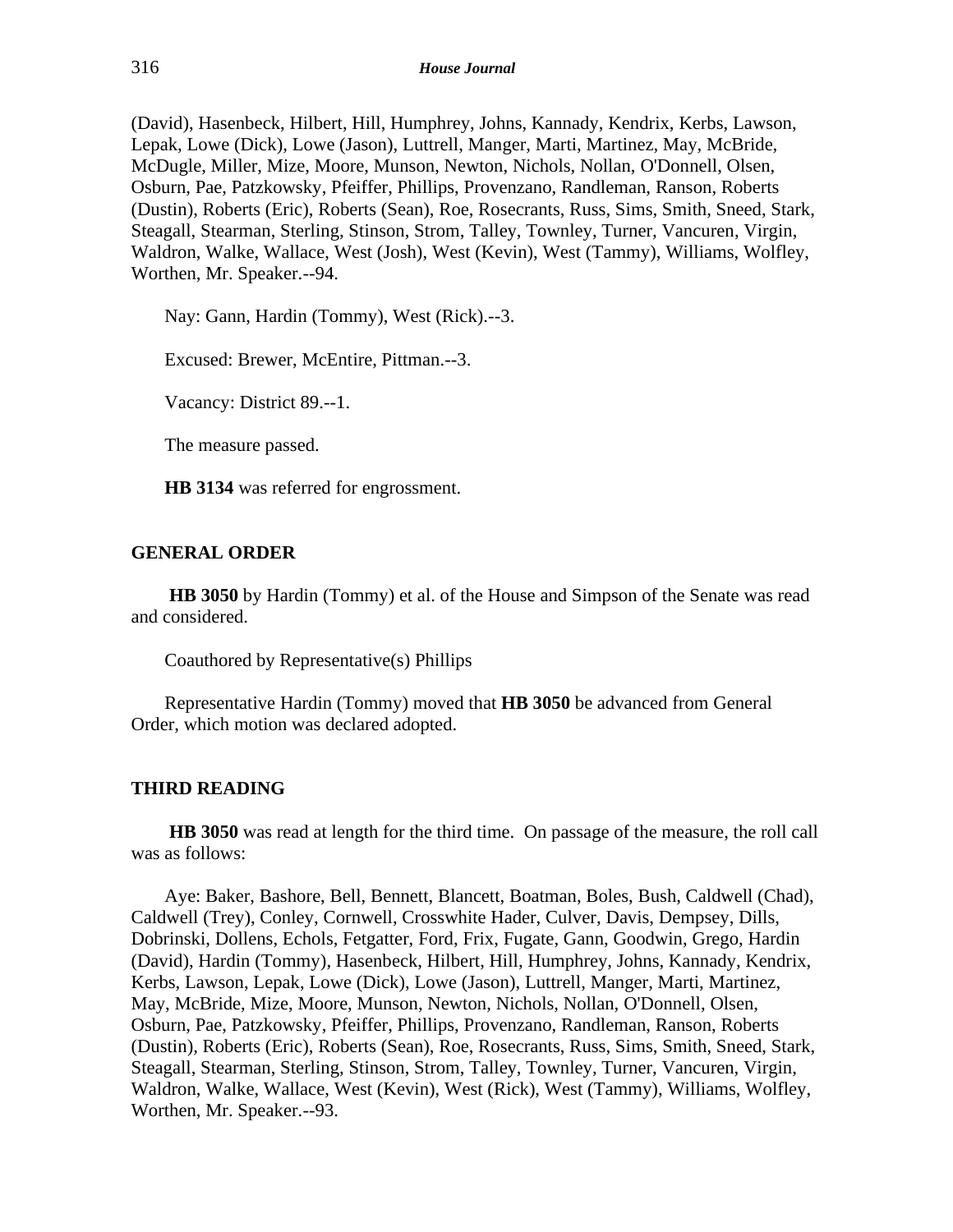Excused: Brewer, McEntire, Pittman.--3.

Constitutional Priv: Burns, McDugle, Miller, West (Josh).--4.

Vacancy: District 89.--1.

The measure passed.

**HB 3050** was referred for engrossment.

# **GENERAL ORDER**

**HB 3231** by Crosswhite Hader of the House was read and considered.

Authored by Senator Stephens (principal Senate author)

Representative Martinez moved to amend **HB 3231** by striking the title, which amendment was declared adopted.

Representative Crosswhite Hader moved that **HB 3231** be advanced from General Order, which motion was declared adopted.

#### **THIRD READING**

**HB 3231** was read at length for the third time. On passage of the measure, the roll call was as follows:

Aye: Baker, Bashore, Boatman, Burns, Bush, Caldwell (Chad), Caldwell (Trey), Conley, Cornwell, Crosswhite Hader, Culver, Davis, Dempsey, Dills, Dobrinski, Echols, Fetgatter, Ford, Frix, Gann, Grego, Hardin (David), Hardin (Tommy), Hasenbeck, Hilbert, Hill, Humphrey, Johns, Kannady, Kendrix, Kerbs, Lawson, Lepak, Lowe (Dick), Luttrell, Manger, Marti, Martinez, May, McBride, McDugle, Miller, Mize, Moore, Newton, Nollan, O'Donnell, Olsen, Patzkowsky, Pfeiffer, Phillips, Randleman, Roberts (Dustin), Roberts (Eric), Roberts (Sean), Russ, Sims, Smith, Sneed, Stark, Steagall, Stearman, Sterling, Stinson, Strom, Talley, Townley, Vancuren, Wallace, West (Josh), West (Kevin), West (Rick), West (Tammy), Williams, Wolfley, Mr. Speaker.--76.

Nay: Bell, Bennett, Blancett, Boles, Dollens, Fugate, Goodwin, Lowe (Jason), Munson, Nichols, Osburn, Pae, Provenzano, Ranson, Roe, Rosecrants, Turner, Virgin, Waldron, Walke, Worthen.--21.

Excused: Brewer, McEntire, Pittman.--3.

Vacancy: District 89.--1.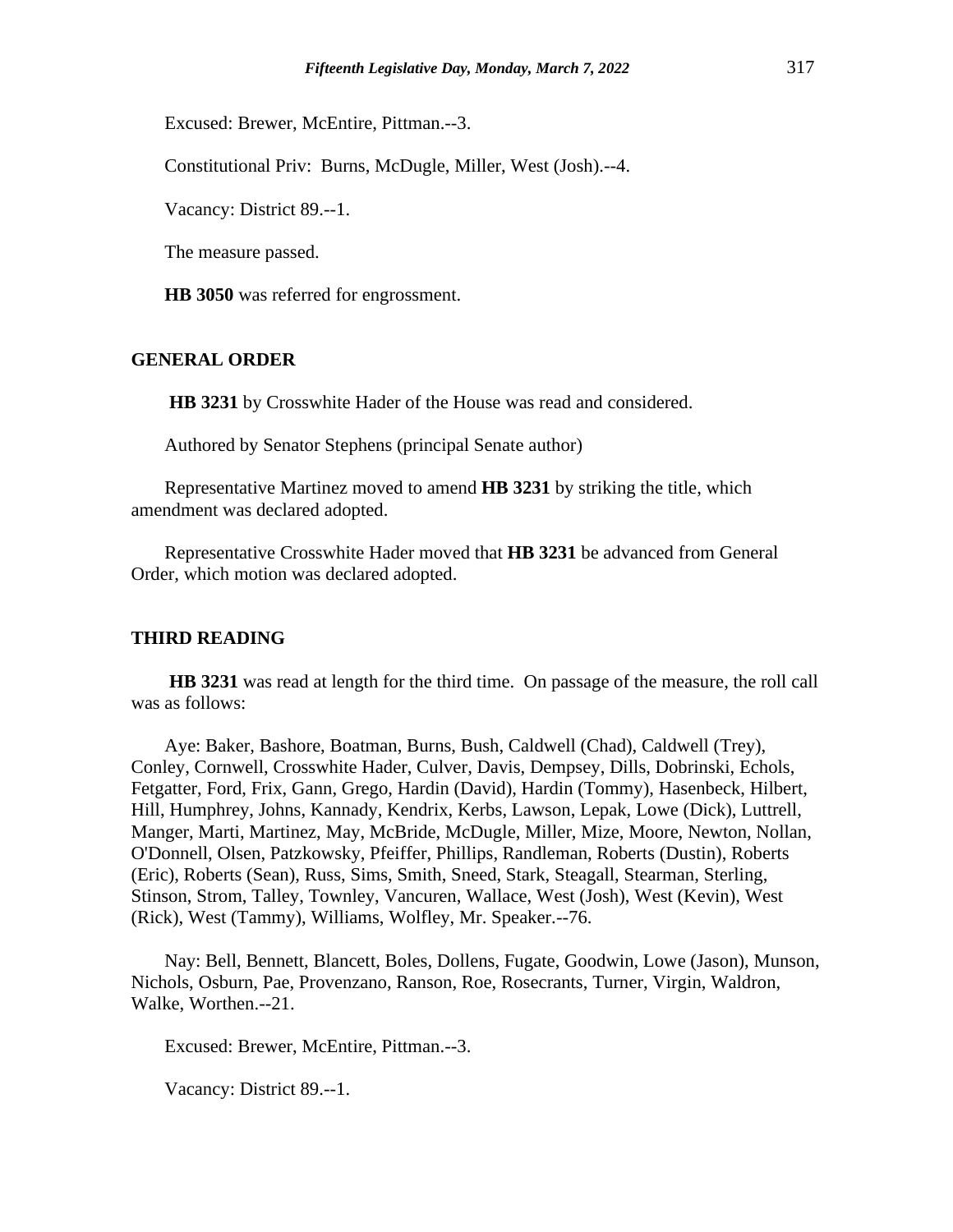The measure passed.

**HB 3231** was referred for engrossment.

# **GENERAL ORDER**

**HB 3344** by Sims of the House and Kidd of the Senate was read and considered.

Representative Sims moved that **HB 3344** be advanced from General Order, which motion was declared adopted.

# **THIRD READING**

**HB 3344** was read at length for the third time. On passage of the measure, the roll call was as follows:

Aye: Baker, Bashore, Bell, Bennett, Blancett, Boatman, Boles, Burns, Bush, Caldwell (Chad), Caldwell (Trey), Conley, Cornwell, Crosswhite Hader, Culver, Davis, Dempsey, Dills, Dobrinski, Dollens, Echols, Fetgatter, Ford, Frix, Fugate, Gann, Goodwin, Grego, Hardin (David), Hardin (Tommy), Hasenbeck, Hilbert, Hill, Humphrey, Johns, Kannady, Kendrix, Kerbs, Lawson, Lepak, Lowe (Dick), Lowe (Jason), Luttrell, Manger, Marti, Martinez, May, McBride, McDugle, Miller, Mize, Moore, Munson, Newton, Nichols, Nollan, Olsen, Osburn, Pae, Patzkowsky, Pfeiffer, Phillips, Provenzano, Randleman, Ranson, Roberts (Dustin), Roberts (Eric), Roberts (Sean), Roe, Rosecrants, Russ, Sims, Smith, Sneed, Stark, Steagall, Stearman, Sterling, Stinson, Strom, Talley, Townley, Turner, Vancuren, Virgin, Waldron, Walke, Wallace, West (Josh), West (Kevin), West (Rick), West (Tammy), Williams, Wolfley, Worthen, Mr. Speaker.--96.

Excused: Brewer, McEntire, O'Donnell, Pittman.--4.

Vacancy: District 89.--1.

The measure passed.

**HB 3344** was referred for engrossment.

# **GENERAL ORDER**

**HB 3387** by Moore of the House and Howard of the Senate was read and considered.

Representative Moore moved that **HB 3387** be advanced from General Order, which motion was declared adopted.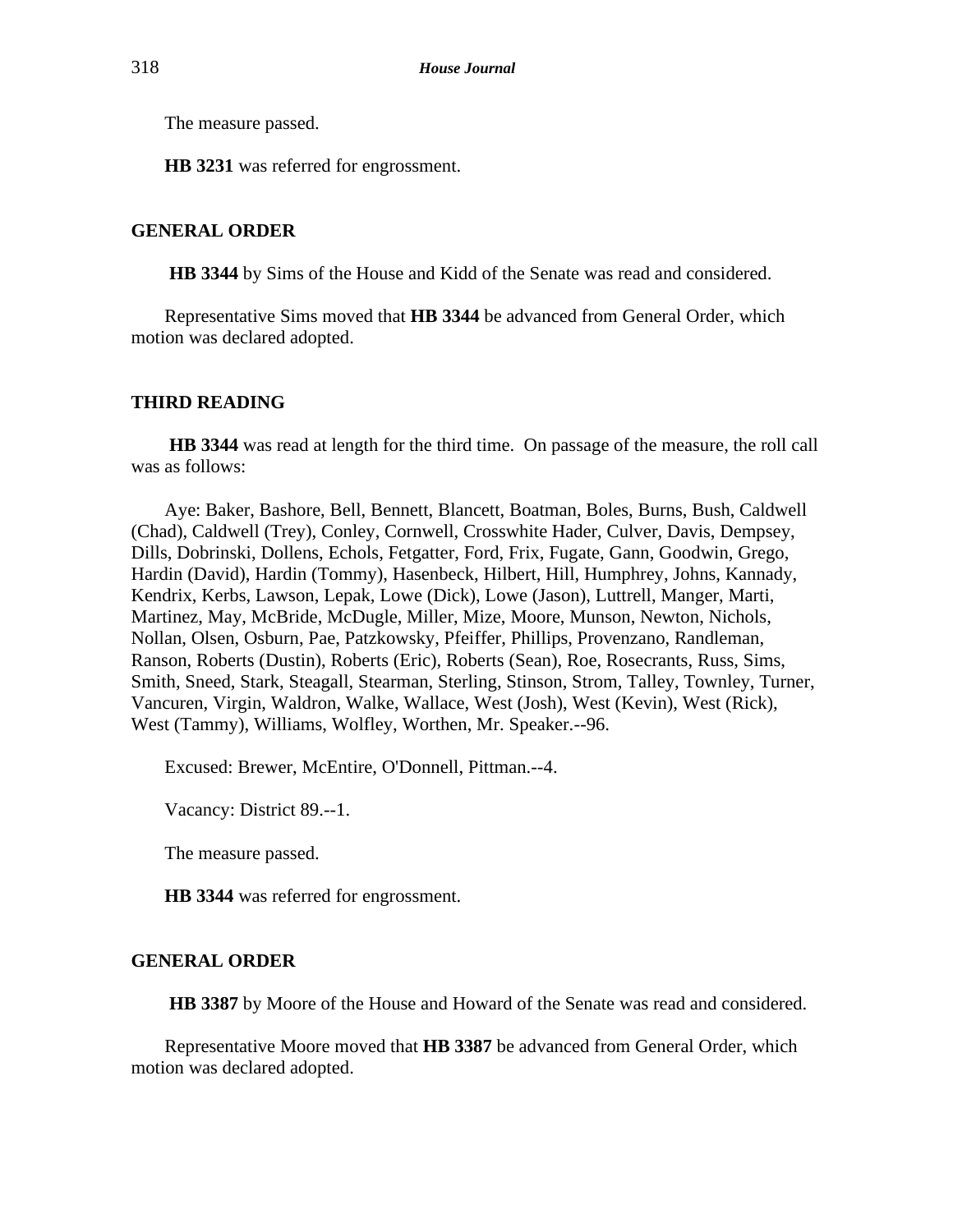#### **THIRD READING**

**HB 3387** was read at length for the third time. On passage of the measure, the roll call was as follows:

Aye: Baker, Bashore, Bell, Bennett, Blancett, Boatman, Boles, Burns, Bush, Caldwell (Chad), Caldwell (Trey), Conley, Cornwell, Crosswhite Hader, Culver, Davis, Dempsey, Dills, Dobrinski, Dollens, Echols, Fetgatter, Ford, Frix, Fugate, Gann, Goodwin, Grego, Hardin (David), Hardin (Tommy), Hasenbeck, Hilbert, Hill, Humphrey, Johns, Kannady, Kendrix, Kerbs, Lawson, Lepak, Lowe (Dick), Lowe (Jason), Luttrell, Manger, Marti, Martinez, May, McBride, McDugle, Miller, Mize, Moore, Munson, Newton, Nichols, Nollan, O'Donnell, Olsen, Osburn, Pae, Patzkowsky, Pfeiffer, Phillips, Provenzano, Randleman, Ranson, Roberts (Dustin), Roberts (Eric), Roberts (Sean), Roe, Rosecrants, Russ, Sims, Smith, Sneed, Stark, Steagall, Stearman, Sterling, Stinson, Strom, Talley, Townley, Turner, Vancuren, Waldron, Walke, Wallace, West (Josh), West (Kevin), West (Rick), West (Tammy), Williams, Wolfley, Worthen, Mr. Speaker.--96.

Excused: Brewer, McEntire, Pittman, Virgin.--4.

Vacancy: District 89.--1.

The measure passed.

**HB 3387** was referred for engrossment.

#### **GENERAL ORDER**

**HB 3430** by Kerbs et al. of the House was read and considered.

Authored by Senator Kidd (principal Senate author)

Representative Kerbs moved that **HB 3430** be advanced from General Order, which motion was declared adopted.

#### **THIRD READING**

**HB 3430** was read at length for the third time. On passage of the measure, the roll call was as follows:

Aye: Baker, Bashore, Bennett, Blancett, Boatman, Boles, Burns, Bush, Caldwell (Chad), Caldwell (Trey), Conley, Cornwell, Crosswhite Hader, Culver, Davis, Dempsey, Dills, Dobrinski, Dollens, Echols, Fetgatter, Ford, Frix, Fugate, Gann, Goodwin, Grego, Hardin (David), Hasenbeck, Hilbert, Hill, Humphrey, Johns, Kannady, Kendrix, Kerbs, Lawson, Lepak, Lowe (Dick), Lowe (Jason), Luttrell, Manger, Marti, Martinez, May, McBride, McDugle, Miller, Mize, Moore, Munson, Newton, Nichols, Nollan, O'Donnell, Olsen, Osburn, Pae, Patzkowsky, Pfeiffer, Phillips, Provenzano, Randleman, Ranson,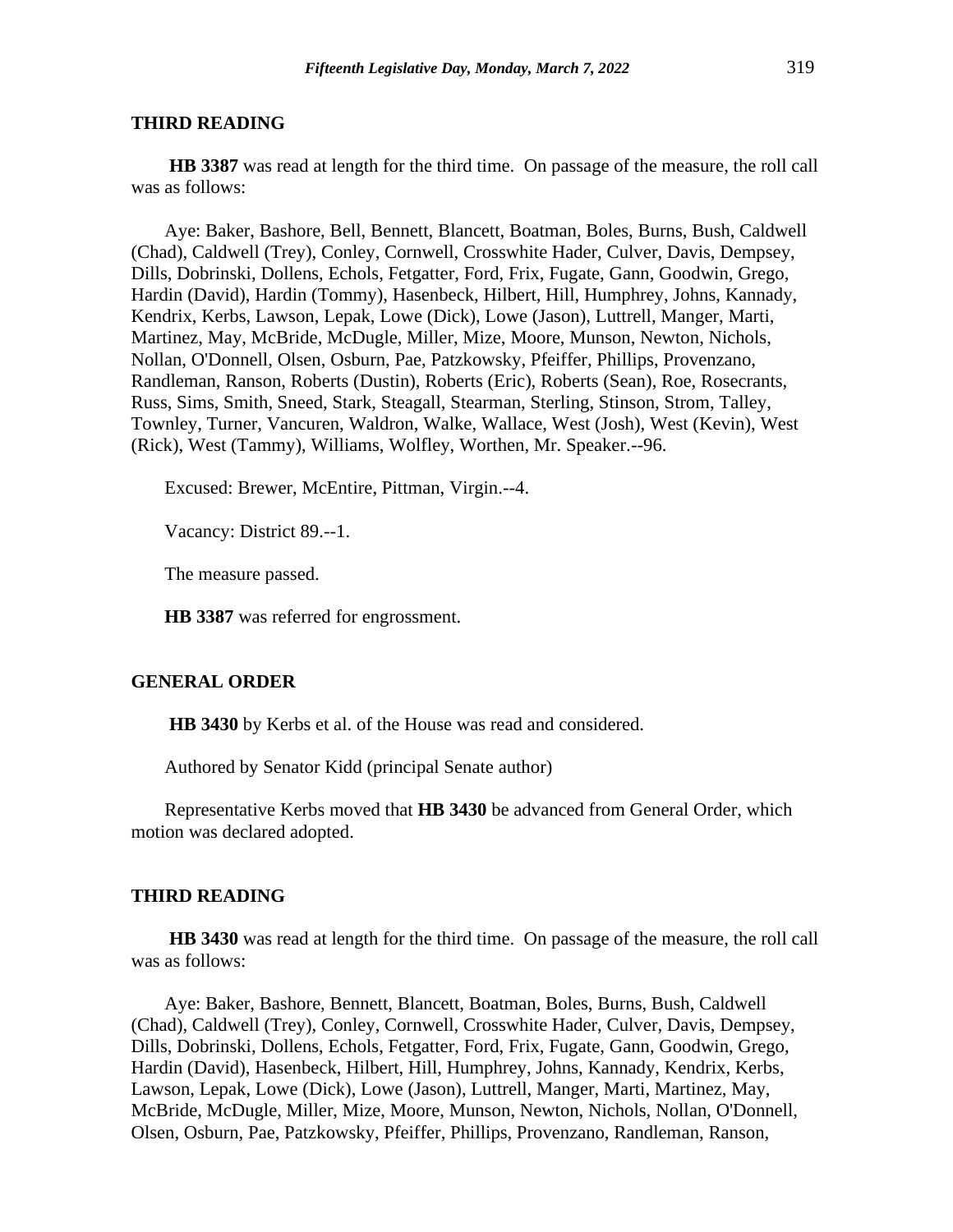Roberts (Dustin), Roberts (Eric), Roberts (Sean), Roe, Rosecrants, Russ, Sims, Smith, Sneed, Stark, Steagall, Stearman, Sterling, Stinson, Strom, Talley, Townley, Turner, Vancuren, Virgin, Waldron, Walke, Wallace, West (Josh), West (Kevin), West (Rick), West (Tammy), Williams, Wolfley, Worthen, Mr. Speaker.--95.

Nay: Hardin (Tommy).--1.

Excused: Bell, Brewer, McEntire, Pittman.--4.

Vacancy: District 89.--1.

The measure passed.

**HB 3430** was referred for engrossment.

# **GENERAL ORDER**

**HB 3419** by Kerbs et al. of the House and Hall of the Senate was read and considered.

Coauthored by Representative(s) Strom, Hilbert, Roberts (Eric)

Representative Kerbs moved to amend **HB 3419**, Page 217, Section 88, Lines 11 and 12 by deleting the words "Oklahoma Insurance"; Line 12 by inserting after the word "Department" and before the word "of" the following phrase "of Public Safety"; Line 22 by deleting the word "Insurance"; and Lines 22 and 23 by inserting after the word "Commissioner" and before the word "evidence" the following phrase: "of Public Safety"; Page 218, Section 88, Line 13 by deleting the word "Insurance"; Line 15 by deleting the word "Insurance"; Page 220, Section 89, Line 17 by deleting the word "Insurance", and Line 18 by inserting after the word "Commissioner" and before the "," the following phrase: "of Public Safety", which amendment was considered adopted.

Representative Martinez moved to amend **HB 3419** by striking the title, which amendment was declared adopted.

Representative Kerbs moved that **HB 3419** be advanced from General Order, which motion was declared adopted.

#### **THIRD READING**

**HB 3419** was read at length for the third time. On passage of the measure and emergency, the roll call was as follows:

Aye: Baker, Bashore, Bennett, Blancett, Boatman, Boles, Burns, Bush, Caldwell (Trey), Cornwell, Culver, Davis, Dempsey, Dills, Dobrinski, Dollens, Echols, Fetgatter, Ford, Frix, Fugate, Goodwin, Grego, Hardin (David), Hasenbeck, Hilbert, Hill, Humphrey, Johns, Kannady, Kendrix, Kerbs, Lawson, Lepak, Lowe (Dick), Lowe (Jason), Luttrell,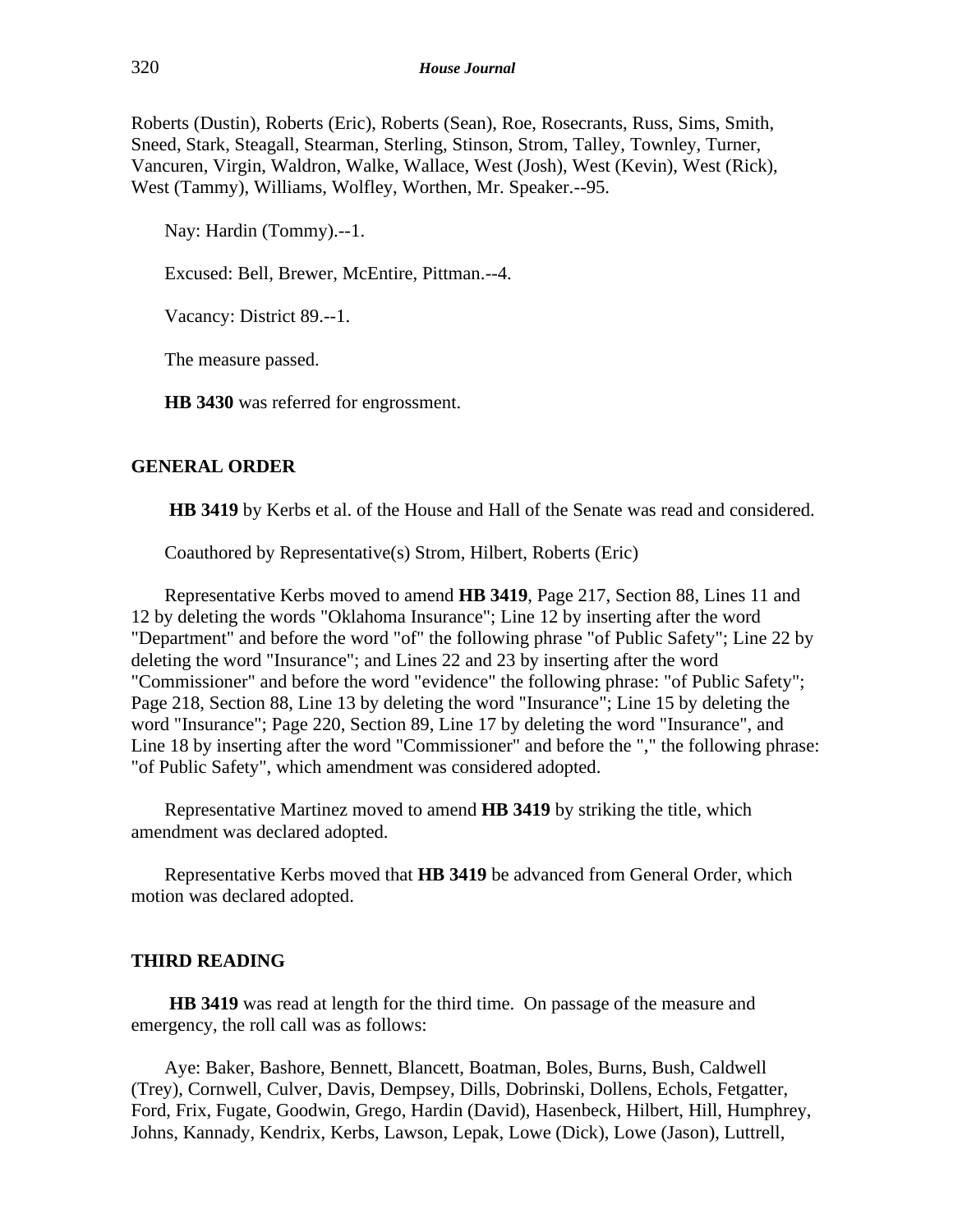Manger, Martinez, May, McBride, McDugle, Miller, Mize, Munson, Newton, Nichols, Nollan, Osburn, Pae, Patzkowsky, Pfeiffer, Phillips, Provenzano, Randleman, Ranson, Roberts (Dustin), Roberts (Eric), Roe, Rosecrants, Russ, Sims, Sneed, Steagall, Sterling, Stinson, Strom, Talley, Townley, Turner, Vancuren, Virgin, Waldron, Walke, Wallace, West (Josh), West (Kevin), West (Tammy), Mr. Speaker.--79.

Nay: Caldwell (Chad), Conley, Crosswhite Hader, Gann, Hardin (Tommy), Marti, Olsen, Roberts (Sean), Smith, Stark, Stearman, West (Rick), Williams, Wolfley, Worthen.--15.

Excused: Bell, Brewer, McEntire, Moore, Pittman.--5.

Constitutional Priv: O'Donnell.--1.

Vacancy: District 89.--1.

The measure and emergency passed.

**HB 3419** was referred for engrossment.

#### **GENERAL ORDER**

**HB 2982** by Hardin (David) of the House and Pemberton of the Senate was read and considered.

Coauthored by Representative(s) Burns, McDugle, Bashore, Phillips, West (Kevin), Roberts (Sean), Wallace

Representative Hardin (David) moved that **HB 2982** be advanced from General Order, which motion was declared adopted.

#### **THIRD READING**

**HB 2982** was read at length for the third time. On passage of the measure and emergency, the roll call was as follows:

Aye: Baker, Bashore, Boatman, Boles, Burns, Caldwell (Chad), Caldwell (Trey), Conley, Cornwell, Crosswhite Hader, Culver, Davis, Dempsey, Dills, Dobrinski, Echols, Fetgatter, Ford, Frix, Gann, Grego, Hardin (David), Hardin (Tommy), Hasenbeck, Hilbert, Hill, Humphrey, Johns, Kannady, Kendrix, Kerbs, Lawson, Lepak, Lowe (Dick), Luttrell, Manger, Marti, Martinez, May, McBride, McDugle, Miller, Mize, Moore, Newton, O'Donnell, Olsen, Osburn, Pae, Patzkowsky, Pfeiffer, Phillips, Randleman, Roberts (Dustin), Roberts (Sean), Roe, Russ, Sims, Smith, Sneed, Stark, Stearman, Sterling, Stinson, Strom, Talley, Townley, Vancuren, Wallace, West (Josh), West (Kevin), West (Rick), West (Tammy), Williams, Wolfley, Mr. Speaker.--76.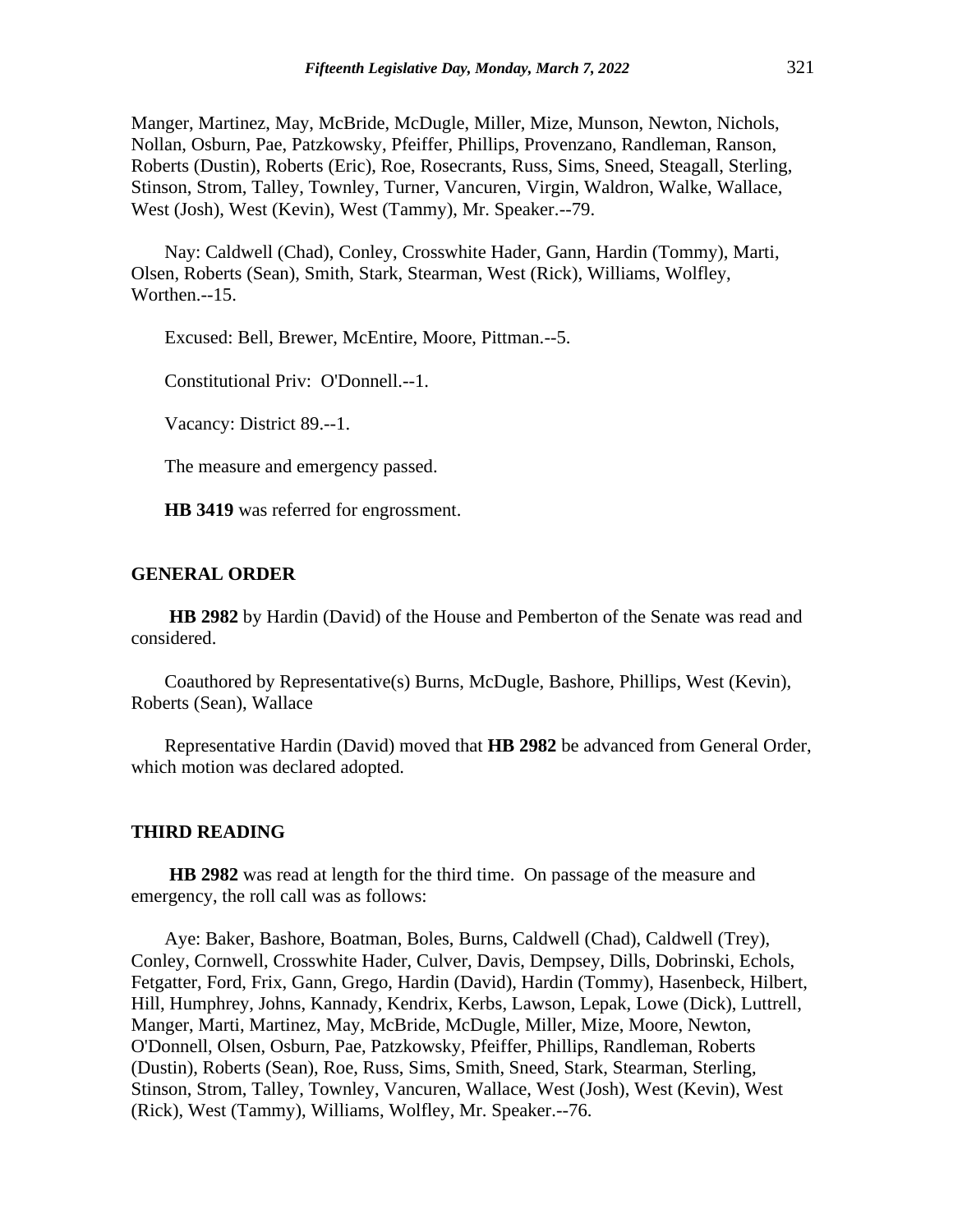Nay: Bell, Bennett, Blancett, Bush, Dollens, Fugate, Goodwin, Lowe (Jason), Munson, Nichols, Provenzano, Ranson, Rosecrants, Turner, Virgin, Waldron, Walke, Worthen.--18.

Excused: Brewer, McEntire, Nollan, Pittman.--4.

Constitutional Priv: Roberts (Eric), Steagall.--2.

Vacancy: District 89.--1.

The measure and emergency passed.

**HB 2982** was referred for engrossment.

#### **GENERAL ORDER**

**HB 2983** by Hardin (David) of the House and Murdock of the Senate was read and considered.

Representative Martinez moved to amend **HB 2983** by striking the title, which amendment was declared adopted.

Representative Hardin (David) moved that **HB 2983** be advanced from General Order, which motion was declared adopted.

#### **THIRD READING**

**HB 2983** was read at length for the third time. On passage of the measure and emergency, the roll call was as follows:

Aye: Baker, Bashore, Bell, Boatman, Boles, Burns, Bush, Caldwell (Chad), Caldwell (Trey), Conley, Cornwell, Crosswhite Hader, Culver, Davis, Dempsey, Dills, Dobrinski, Echols, Fetgatter, Ford, Frix, Gann, Grego, Hardin (David), Hardin (Tommy), Hasenbeck, Hilbert, Hill, Humphrey, Johns, Kannady, Kendrix, Kerbs, Lawson, Lepak, Lowe (Dick), Lowe (Jason), Luttrell, Manger, Marti, Martinez, May, McBride, McDugle, Miller, Mize, Moore, Munson, Newton, Nichols, Nollan, O'Donnell, Olsen, Pae, Patzkowsky, Pfeiffer, Phillips, Randleman, Ranson, Roberts (Dustin), Roberts (Eric), Roberts (Sean), Roe, Russ, Sims, Smith, Sneed, Stark, Steagall, Stearman, Sterling, Stinson, Strom, Talley, Townley, Vancuren, Walke, Wallace, West (Kevin), West (Rick), West (Tammy), Williams, Wolfley, Worthen, Mr. Speaker.--85.

Nay: Bennett, Blancett, Dollens, Fugate, Goodwin, Provenzano, Rosecrants, Turner, Virgin, Waldron.--10.

Excused: Brewer, McEntire, Osburn, Pittman.--4.

Constitutional Priv: West (Josh).--1.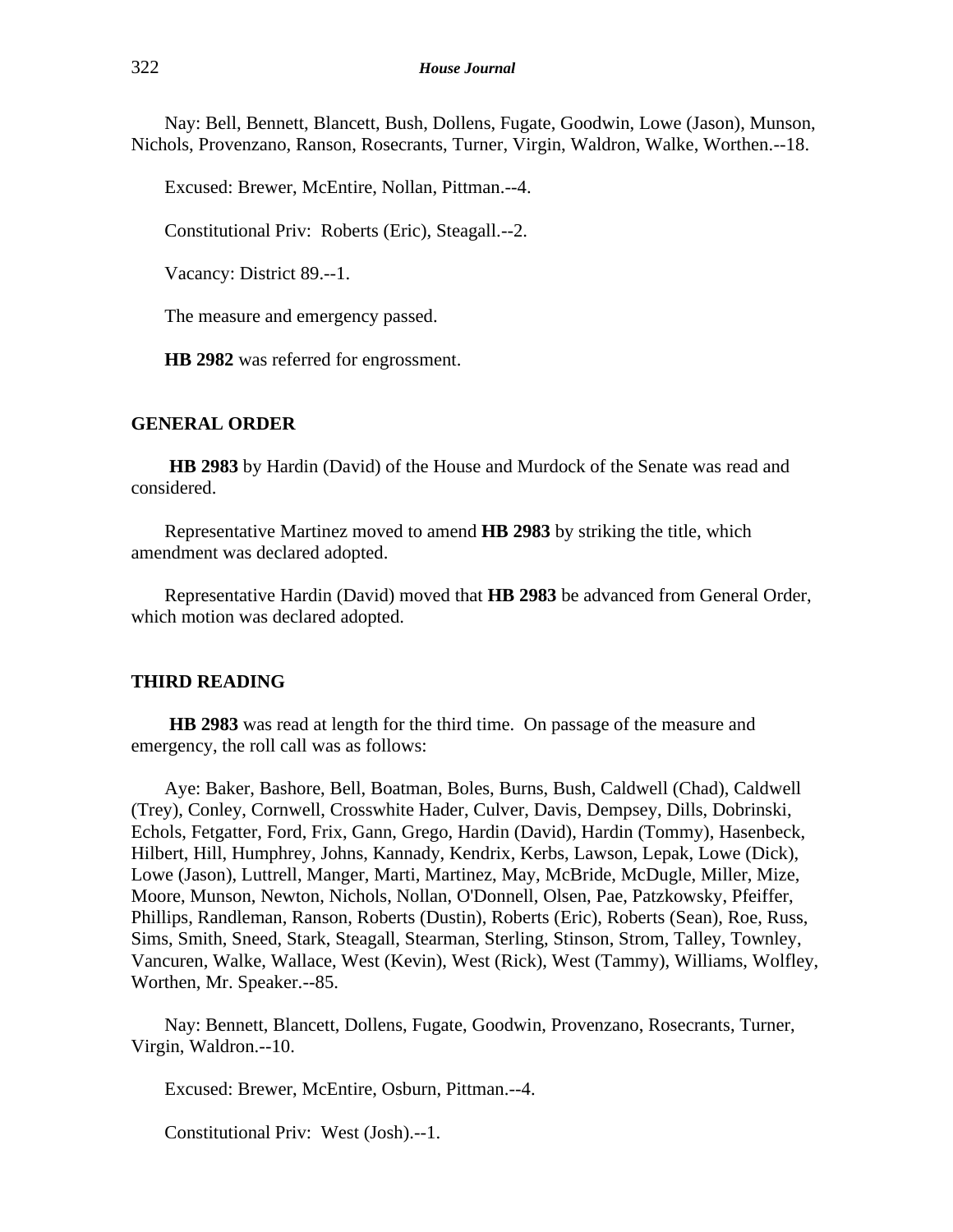Vacancy: District 89.--1.

The measure and emergency passed.

**HB 2983** was referred for engrossment.

# **ENGROSSED AND ENROLLED MEASURES**

**HBs 4451, 4452, 4461, 4462** and **4463** were reported correctly engrossed, properly signed, in open session, and ordered transmitted to the Honorable Senate.

#### **GENERAL ORDER**

**HB 3470** by Lawson of the House and Rosino of the Senate was read and considered.

Representative Lawson moved that **HB 3470** be advanced from General Order, which motion was declared adopted.

#### **THIRD READING**

**HB 3470** was read at length for the third time. On passage of the measure, the roll call was as follows:

Aye: Baker, Bashore, Bell, Bennett, Blancett, Boatman, Boles, Burns, Bush, Caldwell (Chad), Caldwell (Trey), Conley, Cornwell, Crosswhite Hader, Culver, Davis, Dempsey, Dills, Dobrinski, Dollens, Echols, Fetgatter, Ford, Frix, Fugate, Gann, Goodwin, Grego, Hardin (David), Hardin (Tommy), Hasenbeck, Hilbert, Hill, Humphrey, Johns, Kannady, Kendrix, Kerbs, Lawson, Lepak, Lowe (Dick), Lowe (Jason), Luttrell, Manger, Marti, Martinez, May, McBride, McDugle, Miller, Mize, Moore, Munson, Newton, Nichols, Nollan, O'Donnell, Olsen, Osburn, Pae, Patzkowsky, Pfeiffer, Phillips, Provenzano, Randleman, Ranson, Roberts (Dustin), Roberts (Eric), Roberts (Sean), Roe, Rosecrants, Russ, Sims, Smith, Sneed, Stark, Steagall, Stearman, Sterling, Stinson, Strom, Talley, Townley, Turner, Vancuren, Virgin, Waldron, Walke, Wallace, West (Josh), West (Kevin), West (Rick), West (Tammy), Williams, Wolfley, Worthen, Mr. Speaker.--97.

Excused: Brewer, McEntire, Pittman.--3.

Vacancy: District 89.--1.

The measure passed.

**HB 3470** was referred for engrossment.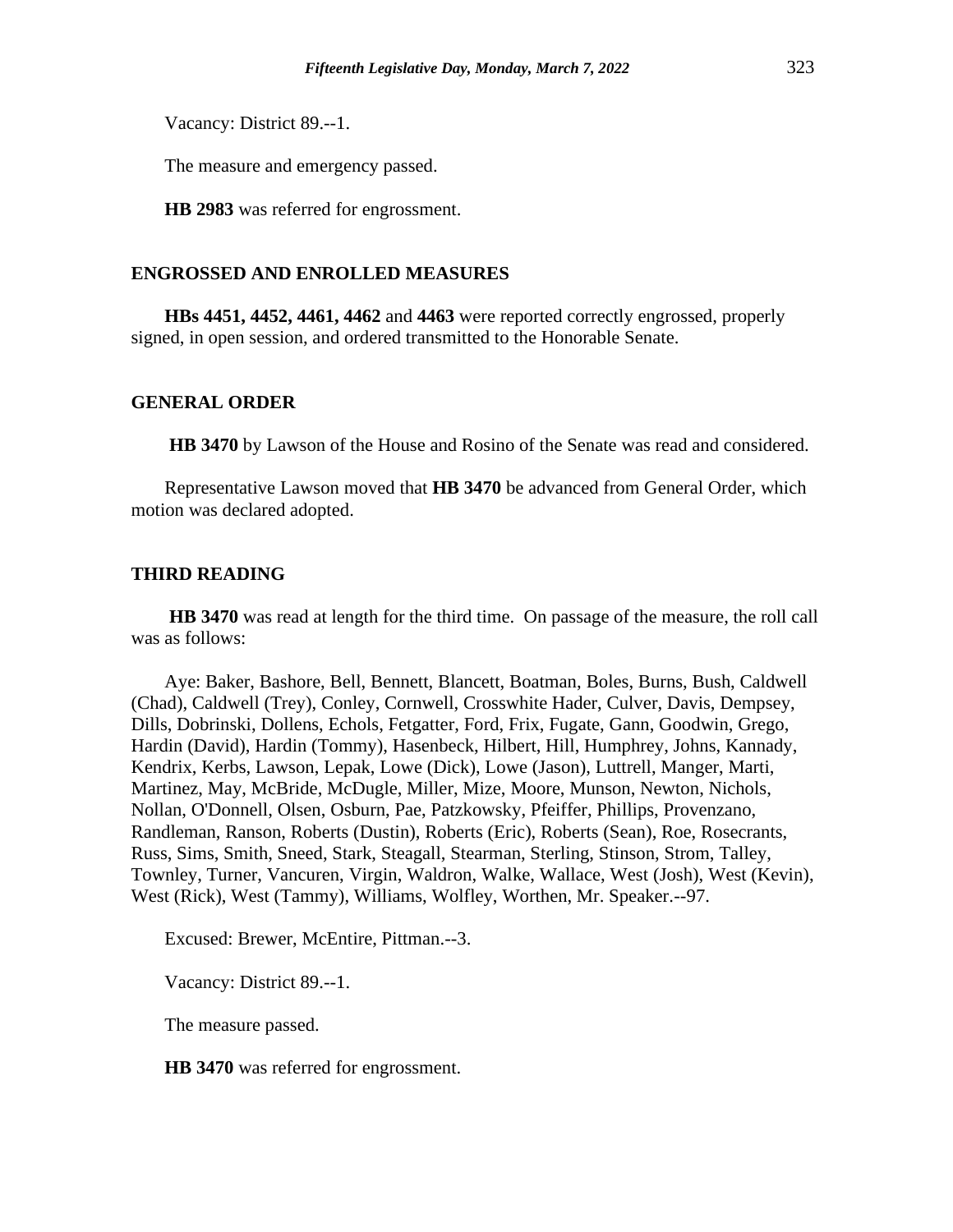# **GENERAL ORDER**

**HB 3471** by Lawson of the House and Rosino of the Senate was read and considered.

Representative Lawson moved that **HB 3471** be advanced from General Order, which motion was declared adopted.

## **THIRD READING**

**HB 3471** was read at length for the third time. On passage of the measure, the roll call was as follows:

Aye: Baker, Bashore, Bell, Bennett, Blancett, Boatman, Boles, Burns, Bush, Caldwell (Chad), Caldwell (Trey), Conley, Cornwell, Crosswhite Hader, Culver, Dempsey, Dills, Dobrinski, Dollens, Echols, Fetgatter, Ford, Frix, Fugate, Goodwin, Grego, Hardin (David), Hasenbeck, Hilbert, Hill, Humphrey, Johns, Kannady, Kendrix, Kerbs, Lawson, Lepak, Lowe (Dick), Lowe (Jason), Luttrell, Manger, Marti, Martinez, May, McBride, McDugle, Miller, Mize, Moore, Munson, Newton, Nichols, Nollan, O'Donnell, Olsen, Osburn, Pae, Patzkowsky, Pfeiffer, Phillips, Provenzano, Randleman, Ranson, Roberts (Dustin), Roberts (Eric), Roberts (Sean), Roe, Rosecrants, Russ, Sims, Smith, Sneed, Stark, Steagall, Stearman, Sterling, Stinson, Strom, Talley, Townley, Turner, Vancuren, Virgin, Waldron, Wallace, West (Josh), West (Kevin), West (Tammy), Williams, Wolfley, Mr. Speaker.--91.

Nay: Gann, Hardin (Tommy), West (Rick), Worthen.--4.

Excused: Brewer, Davis, McEntire, Pittman, Walke.--5.

Vacancy: District 89.--1.

The measure passed.

**HB 3471** was referred for engrossment.

#### **GENERAL ORDER**

**HB 3636** by Dempsey of the House and Bullard of the Senate was read and considered.

Coauthored by Representative(s) Humphrey

Representative Dempsey moved that **HB 3636** be advanced from General Order, which motion was declared adopted.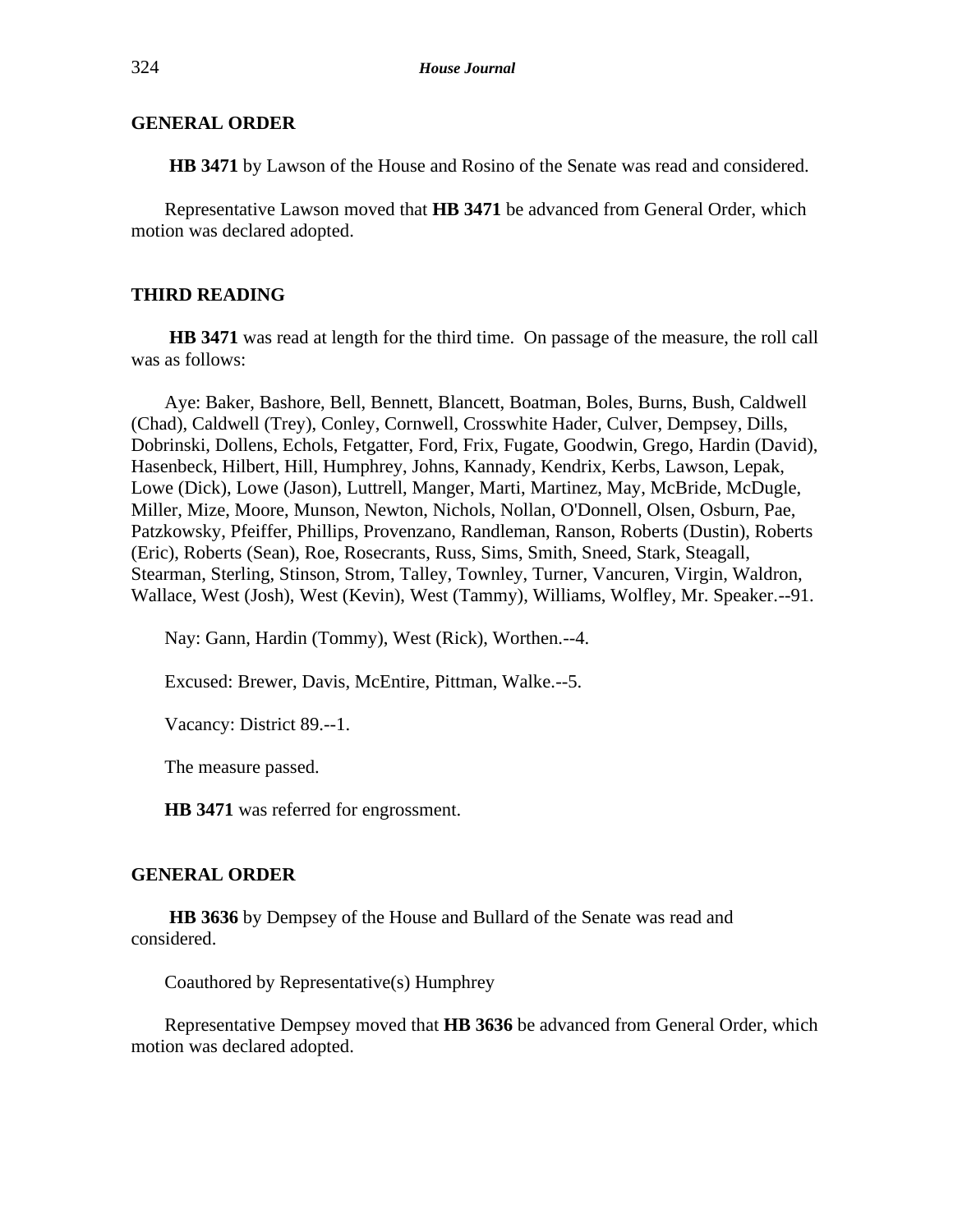#### **THIRD READING**

**HB 3636** was read at length for the third time. On passage of the measure, the roll call was as follows:

Aye: Baker, Bashore, Bell, Bennett, Blancett, Boatman, Boles, Burns, Bush, Caldwell (Chad), Caldwell (Trey), Conley, Cornwell, Crosswhite Hader, Culver, Davis, Dempsey, Dills, Dobrinski, Dollens, Echols, Fetgatter, Ford, Fugate, Gann, Hardin (David), Hasenbeck, Hilbert, Hill, Humphrey, Johns, Kannady, Kendrix, Kerbs, Lawson, Lepak, Lowe (Dick), Lowe (Jason), Manger, Marti, Martinez, May, McBride, McDugle, Miller, Mize, Moore, Munson, Newton, Nichols, Nollan, O'Donnell, Olsen, Osburn, Pae, Patzkowsky, Pfeiffer, Phillips, Provenzano, Randleman, Ranson, Roberts (Dustin), Roberts (Eric), Roe, Rosecrants, Russ, Sims, Smith, Sneed, Stark, Steagall, Stearman, Sterling, Stinson, Strom, Talley, Townley, Turner, Vancuren, Virgin, Waldron, Wallace, West (Josh), West (Kevin), West (Rick), West (Tammy), Williams, Wolfley, Worthen, Mr. Speaker.--90.

Nay: Goodwin, Grego, Hardin (Tommy).--3.

Excused: Brewer, Frix, Luttrell, McEntire, Pittman, Roberts (Sean), Walke.--7.

Vacancy: District 89.--1.

The measure passed.

**HB 3636** was referred for engrossment.

#### **GENERAL ORDER**

**HB 3661** by Sterling of the House and Weaver of the Senate was read and considered.

Representative Osburn moved to amend **HB 3661** by striking the title, which amendment was declared adopted.

Representative Sterling moved that **HB 3661** be advanced from General Order, which motion was declared adopted.

#### **THIRD READING**

**HB 3661** was read at length for the third time. On passage of the measure, the roll call was as follows:

Aye: Baker, Bashore, Bell, Bennett, Blancett, Boatman, Boles, Burns, Bush, Caldwell (Chad), Caldwell (Trey), Conley, Cornwell, Crosswhite Hader, Culver, Davis, Dempsey, Dills, Dobrinski, Dollens, Echols, Fetgatter, Ford, Gann, Goodwin, Grego, Hardin (David), Hardin (Tommy), Hasenbeck, Hilbert, Hill, Humphrey, Johns, Kannady, Kendrix, Kerbs,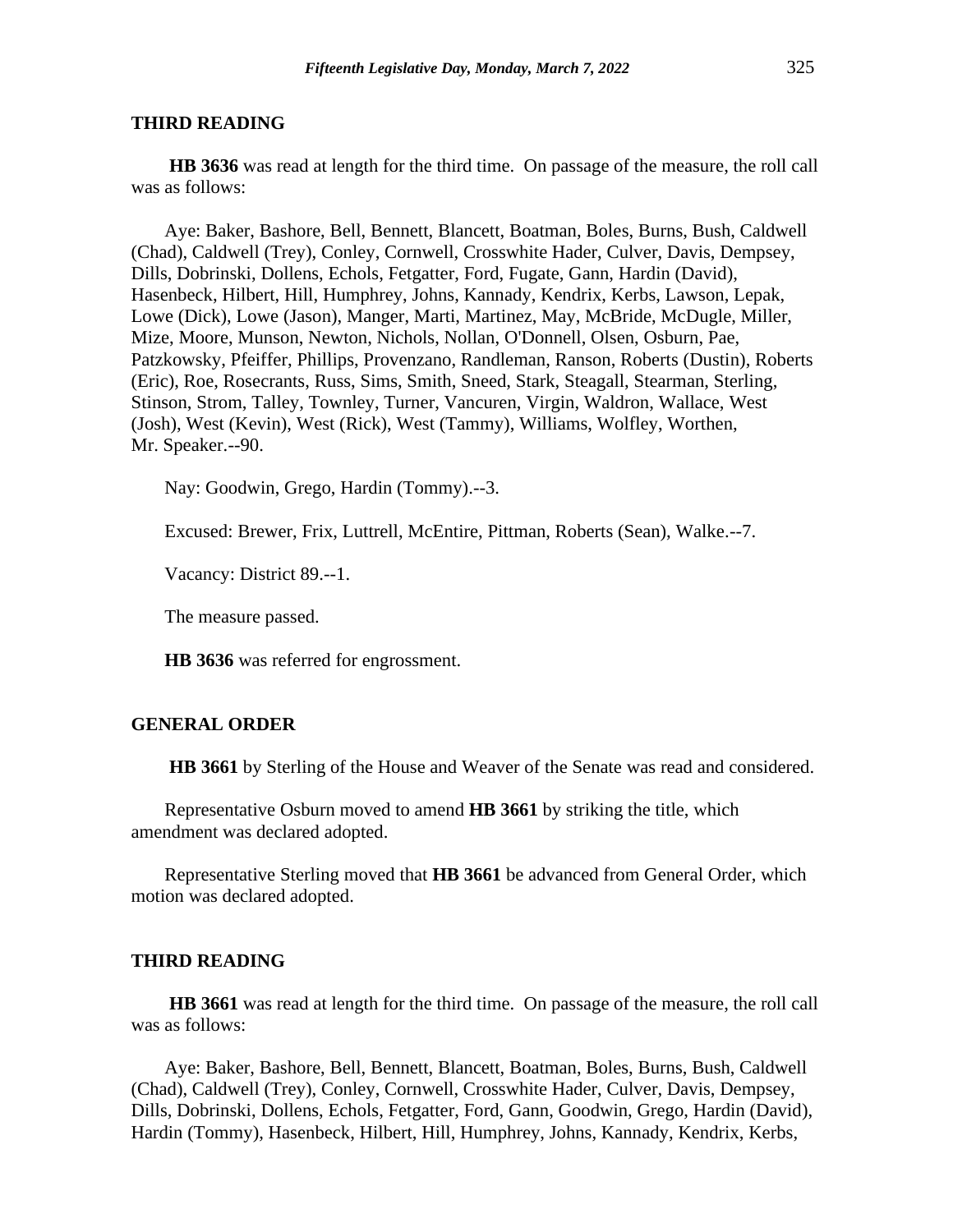Lawson, Lepak, Lowe (Dick), Lowe (Jason), Manger, Marti, Martinez, May, McBride, McDugle, Miller, Mize, Moore, Munson, Newton, Nichols, Nollan, O'Donnell, Olsen, Osburn, Pae, Patzkowsky, Pfeiffer, Phillips, Provenzano, Randleman, Ranson, Roberts (Dustin), Roberts (Eric), Roe, Rosecrants, Russ, Sims, Smith, Sneed, Stark, Steagall, Stearman, Sterling, Stinson, Strom, Talley, Townley, Vancuren, Virgin, Waldron, Walke, Wallace, West (Josh), West (Kevin), West (Rick), West (Tammy), Williams, Wolfley, Mr. Speaker.--91.

Nay: Worthen.--1.

Excused: Brewer, Frix, Fugate, Luttrell, McEntire, Pittman, Roberts (Sean), Turner.--8.

Vacancy: District 89.--1.

The measure passed.

**HB 3661** was referred for engrossment.

## **GENERAL ORDER**

**HB 3811** by Stinson of the House was read and considered.

Authored by Senator Hall (principal Senate author)

Representative Stinson moved that **HB 3811** be advanced from General Order, which motion was declared adopted.

# **THIRD READING**

**HB 3811** was read at length for the third time. On passage of the measure, the roll call was as follows:

Aye: Baker, Bashore, Bell, Bennett, Blancett, Boatman, Boles, Burns, Bush, Caldwell (Chad), Caldwell (Trey), Conley, Cornwell, Crosswhite Hader, Culver, Davis, Dempsey, Dills, Dobrinski, Dollens, Echols, Fetgatter, Ford, Frix, Fugate, Goodwin, Grego, Hardin (David), Hasenbeck, Hilbert, Hill, Humphrey, Johns, Kannady, Kendrix, Kerbs, Lawson, Lepak, Lowe (Dick), Lowe (Jason), Manger, Marti, Martinez, May, McBride, McDugle, Miller, Mize, Moore, Munson, Newton, Nichols, Nollan, O'Donnell, Olsen, Osburn, Pae, Patzkowsky, Pfeiffer, Phillips, Provenzano, Randleman, Ranson, Roberts (Dustin), Roberts (Eric), Roe, Rosecrants, Russ, Sims, Smith, Sneed, Stark, Steagall, Stearman, Sterling, Stinson, Strom, Talley, Townley, Turner, Vancuren, Virgin, Waldron, Wallace, West (Josh), West (Kevin), West (Tammy), Williams, Wolfley, Worthen, Mr. Speaker.--91.

Nay: Gann, Hardin (Tommy), West (Rick).--3.

Excused: Brewer, Luttrell, McEntire, Pittman, Roberts (Sean), Walke.--6.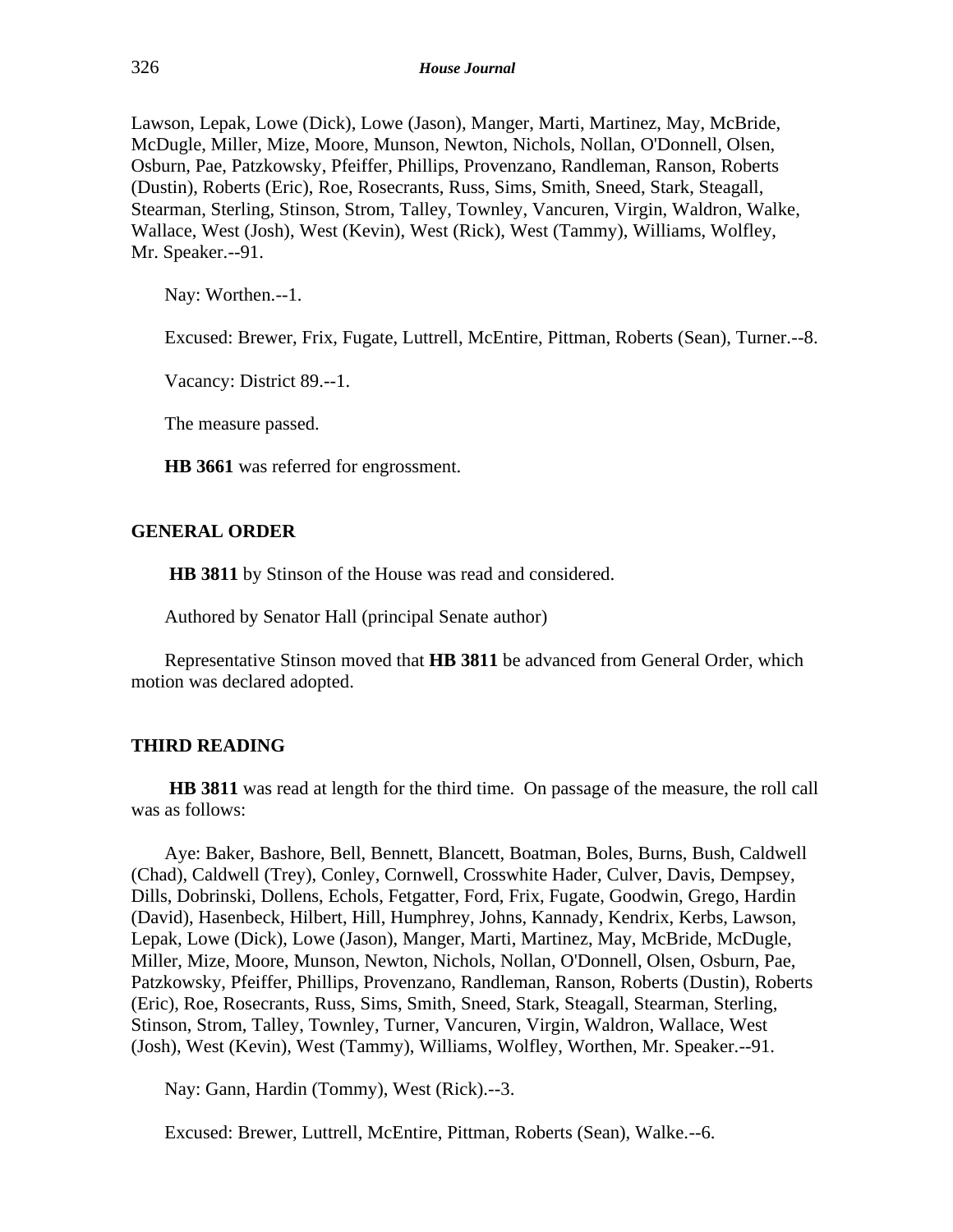Vacancy: District 89.--1.

The measure passed.

**HB 3811** was referred for engrossment.

# **GENERAL ORDER**

**HB 3501** by Hardin (David) of the House and Weaver of the Senate was read and considered.

Coauthored by Representative(s) Humphrey

Representative Hardin (David) moved that **HB 3501** be advanced from General Order, which motion was declared adopted.

#### **THIRD READING**

**HB 3501** was read at length for the third time. On passage of the measure and emergency, the roll call was as follows:

Aye: Baker, Bashore, Bell, Bennett, Blancett, Boatman, Boles, Burns, Bush, Caldwell (Chad), Caldwell (Trey), Conley, Cornwell, Crosswhite Hader, Culver, Davis, Dempsey, Dills, Dobrinski, Dollens, Echols, Fetgatter, Ford, Frix, Gann, Goodwin, Grego, Hardin (David), Hardin (Tommy), Hasenbeck, Hilbert, Hill, Humphrey, Johns, Kannady, Kendrix, Kerbs, Lawson, Lepak, Lowe (Dick), Lowe (Jason), Luttrell, Manger, Martinez, May, McBride, McDugle, Miller, Mize, Moore, Munson, Newton, Nichols, Nollan, O'Donnell, Olsen, Osburn, Pae, Patzkowsky, Pfeiffer, Phillips, Provenzano, Randleman, Ranson, Roberts (Dustin), Roberts (Eric), Roe, Rosecrants, Russ, Sims, Smith, Sneed, Stark, Steagall, Stearman, Sterling, Stinson, Strom, Talley, Townley, Turner, Vancuren, Virgin, Waldron, Wallace, West (Josh), West (Kevin), West (Rick), West (Tammy), Williams, Wolfley, Worthen, Mr. Speaker.--93.

Excused: Brewer, Fugate, Marti, McEntire, Pittman, Roberts (Sean), Walke.--7.

Vacancy: District 89.--1.

The measure and emergency passed.

**HB 3501** was referred for engrossment.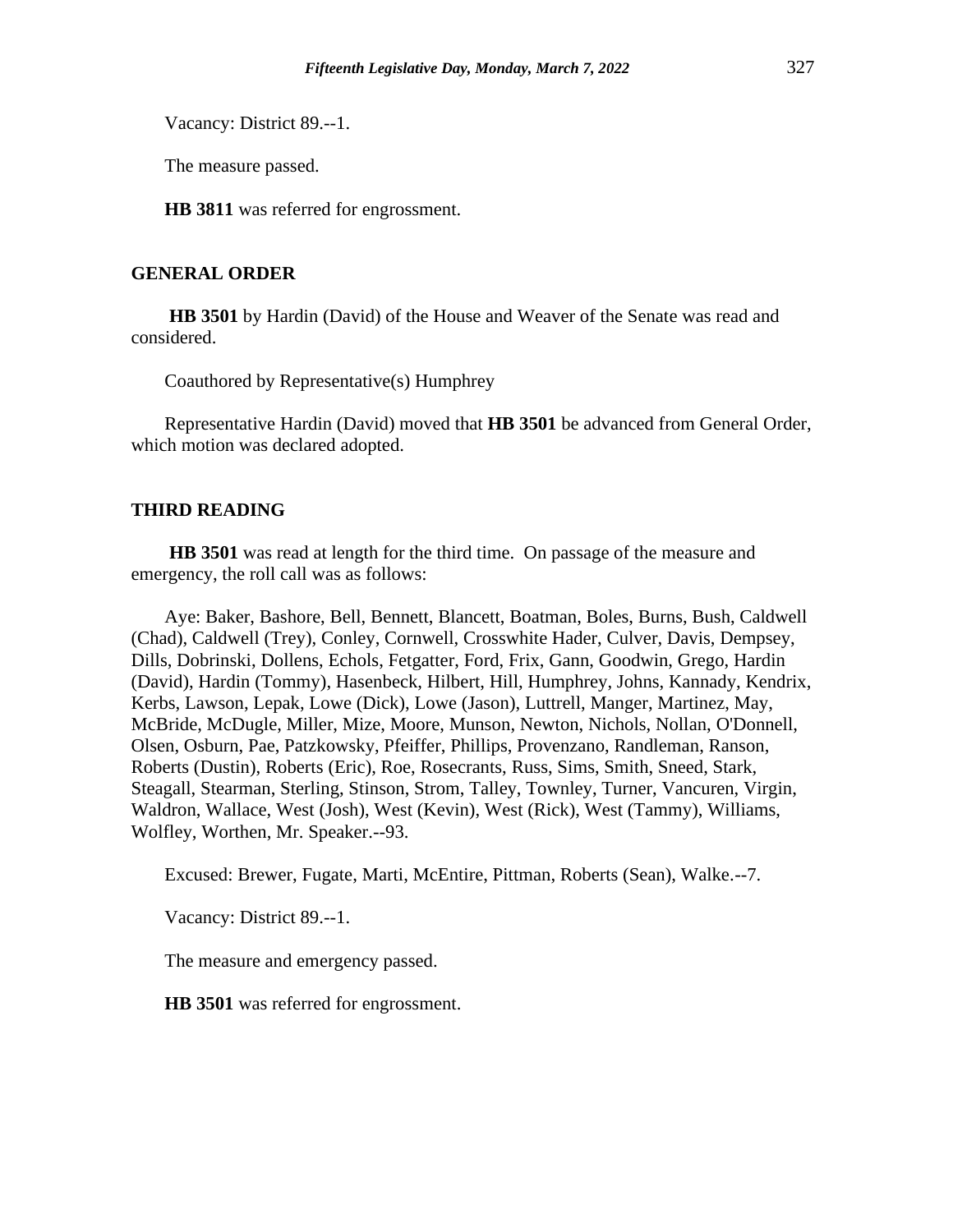# **GENERAL ORDER**

**HB 3883** by McCall of the House was read and considered.

Authored by Senator McCortney (principal Senate author)

Representative Roberts (Dustin) moved that **HB 3883** be advanced from General Order, which motion was declared adopted.

# **THIRD READING**

**HB 3883** was read at length for the third time. On passage of the measure, the roll call was as follows:

Aye: Baker, Bashore, Bell, Bennett, Blancett, Boatman, Boles, Burns, Bush, Caldwell (Chad), Caldwell (Trey), Conley, Cornwell, Crosswhite Hader, Culver, Davis, Dempsey, Dills, Dobrinski, Dollens, Echols, Fetgatter, Ford, Frix, Fugate, Goodwin, Grego, Hardin (David), Hasenbeck, Hilbert, Hill, Humphrey, Johns, Kannady, Kendrix, Kerbs, Lawson, Lepak, Lowe (Dick), Lowe (Jason), Luttrell, Manger, Marti, Martinez, May, McBride, McDugle, Miller, Mize, Moore, Munson, Newton, Nichols, Nollan, O'Donnell, Osburn, Pae, Patzkowsky, Pfeiffer, Phillips, Provenzano, Randleman, Ranson, Roberts (Dustin), Roberts (Eric), Roe, Rosecrants, Russ, Sims, Smith, Sneed, Stark, Steagall, Stearman, Sterling, Stinson, Strom, Talley, Townley, Turner, Vancuren, Virgin, Waldron, Wallace, West (Josh), West (Kevin), West (Tammy), Williams, Wolfley, Worthen, Mr. Speaker.--91.

Nay: Gann, Hardin (Tommy), Olsen, West (Rick).--4.

Excused: Brewer, McEntire, Pittman, Roberts (Sean), Walke.--5.

Vacancy: District 89.--1.

The measure passed.

**HB 3883** was referred for engrossment.

#### **GENERAL ORDER**

**HB 3888** by McCall of the House and Simpson of the Senate was read and considered.

Coauthored by Representative(s) Frix

Representative Townley moved that **HB 3888** be advanced from General Order, which motion was declared adopted.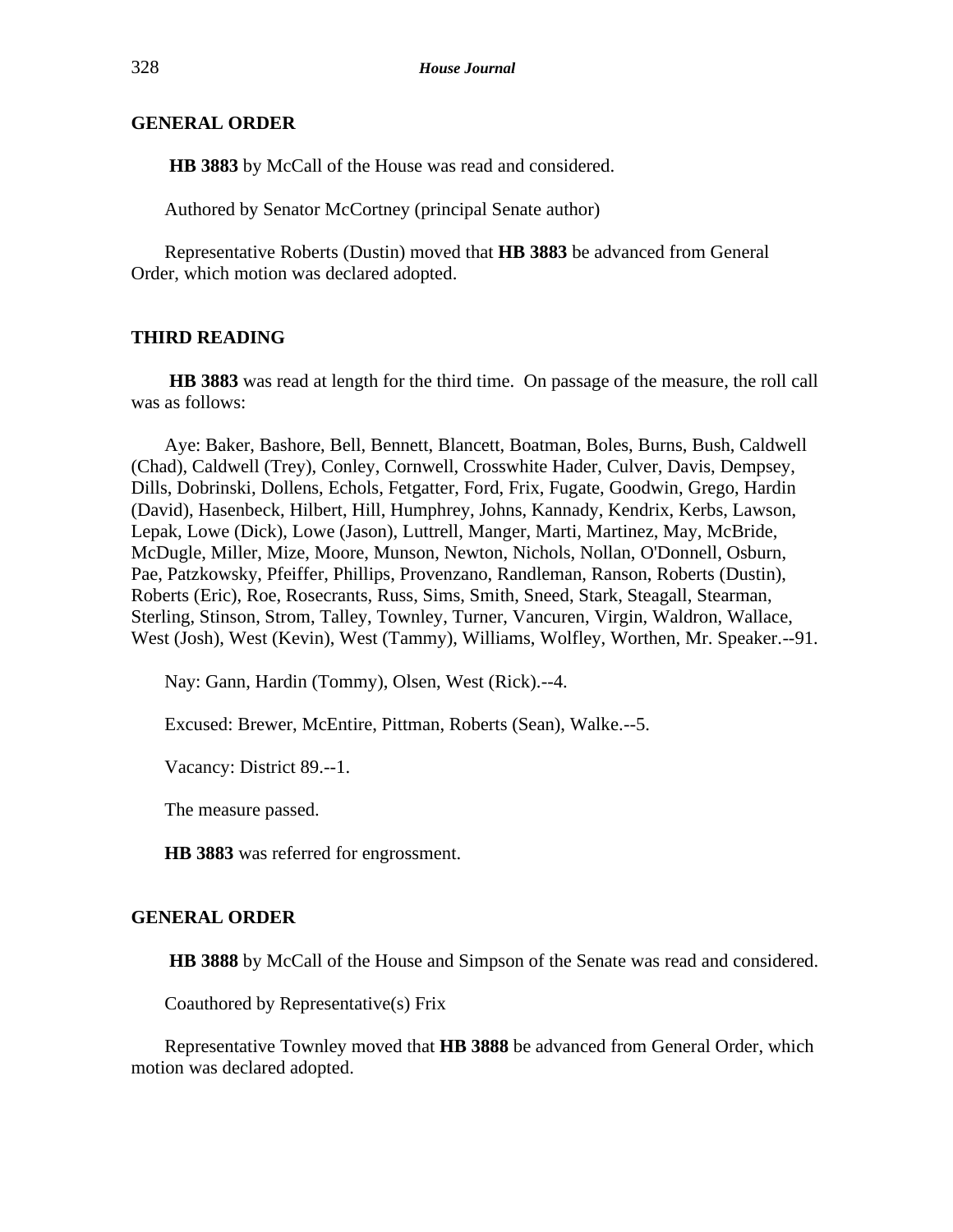#### **THIRD READING**

**HB 3888** was read at length for the third time. On passage of the measure and emergency, the roll call was as follows:

Aye: Baker, Bashore, Bell, Bennett, Blancett, Boatman, Boles, Burns, Bush, Caldwell (Chad), Caldwell (Trey), Conley, Cornwell, Crosswhite Hader, Culver, Davis, Dempsey, Dills, Dobrinski, Dollens, Echols, Ford, Frix, Fugate, Gann, Goodwin, Grego, Hardin (David), Hardin (Tommy), Hasenbeck, Hilbert, Hill, Humphrey, Johns, Kannady, Kendrix, Kerbs, Lawson, Lepak, Lowe (Dick), Lowe (Jason), Luttrell, Manger, Marti, Martinez, May, McBride, McDugle, Miller, Mize, Moore, Munson, Newton, Nichols, Nollan, O'Donnell, Olsen, Osburn, Pae, Patzkowsky, Pfeiffer, Phillips, Provenzano, Randleman, Ranson, Roberts (Dustin), Roberts (Eric), Roe, Rosecrants, Russ, Sims, Smith, Sneed, Stark, Steagall, Stearman, Sterling, Stinson, Strom, Talley, Townley, Turner, Vancuren, Virgin, Waldron, Wallace, West (Josh), West (Kevin), West (Rick), West (Tammy), Williams, Wolfley, Worthen, Mr. Speaker.--94.

Excused: Brewer, Fetgatter, McEntire, Pittman, Roberts (Sean), Walke.--6.

Vacancy: District 89.--1.

The measure and emergency passed.

**HB 3888** was referred for engrossment.

#### **GENERAL ORDER**

**HB 4188** by Boatman of the House and Stanley of the Senate was read and considered.

Representative Boatman moved that **HB 4188** be advanced from General Order, which motion was declared adopted.

#### **THIRD READING**

**HB 4188** was read at length for the third time. On passage of the measure, the roll call was as follows:

Aye: Baker, Bashore, Bell, Bennett, Blancett, Boatman, Boles, Burns, Bush, Caldwell (Chad), Caldwell (Trey), Conley, Cornwell, Crosswhite Hader, Culver, Davis, Dempsey, Dills, Dobrinski, Dollens, Echols, Ford, Frix, Fugate, Gann, Goodwin, Grego, Hardin (David), Hardin (Tommy), Hasenbeck, Hilbert, Hill, Humphrey, Johns, Kannady, Kendrix, Kerbs, Lawson, Lepak, Lowe (Dick), Lowe (Jason), Luttrell, Manger, Marti, Martinez, May, McBride, McDugle, Miller, Mize, Moore, Munson, Newton, Nichols, Nollan, O'Donnell, Olsen, Osburn, Pae, Patzkowsky, Pfeiffer, Phillips, Provenzano, Randleman, Ranson, Roberts (Dustin), Roberts (Eric), Roe, Rosecrants, Russ, Sims, Smith, Sneed,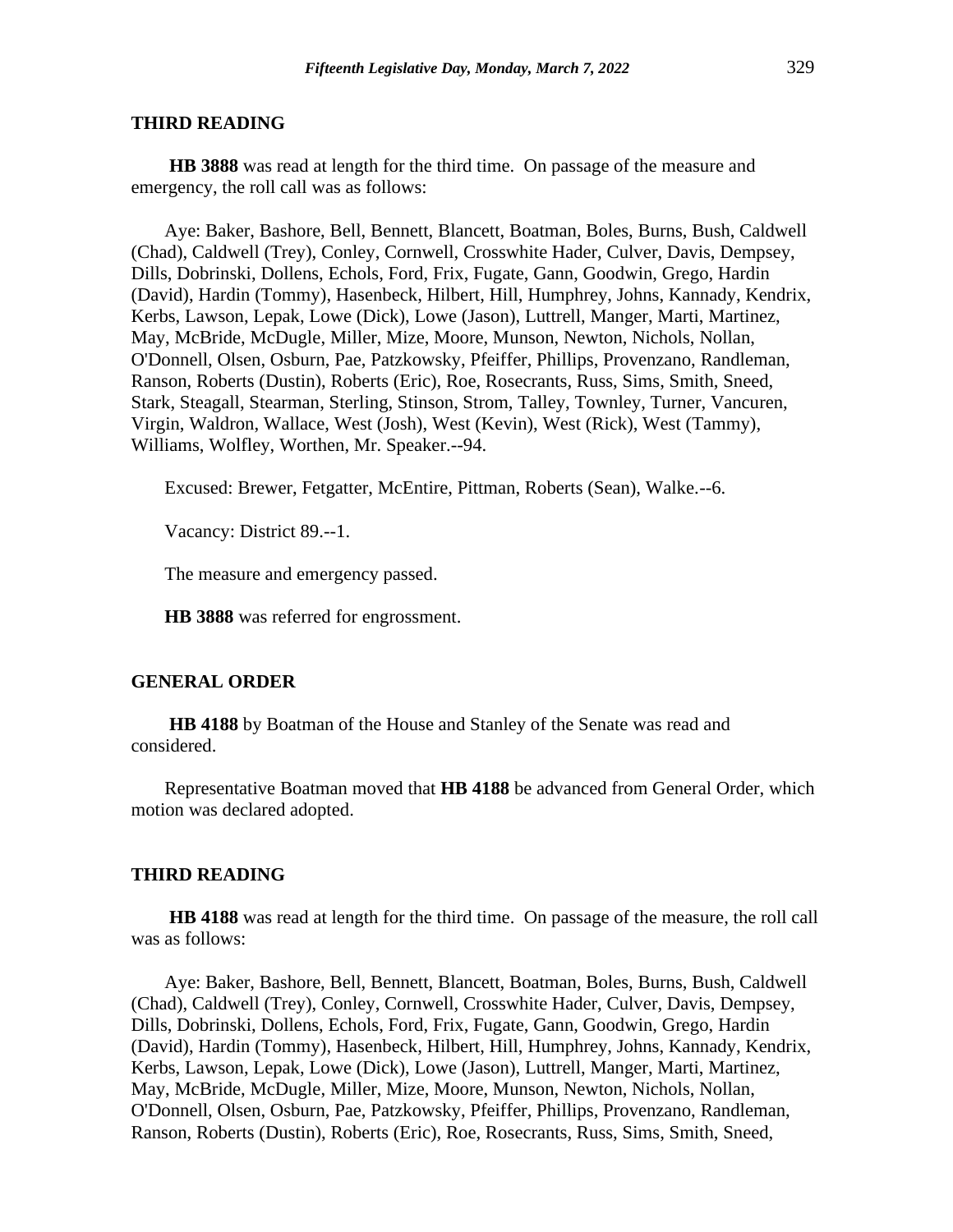Stark, Steagall, Stearman, Sterling, Stinson, Strom, Talley, Turner, Vancuren, Virgin, Waldron, Wallace, West (Josh), West (Kevin), West (Rick), West (Tammy), Williams, Wolfley, Worthen, Mr. Speaker.--93.

Excused: Brewer, Fetgatter, McEntire, Pittman, Roberts (Sean), Townley, Walke.--7.

Vacancy: District 89.--1.

The measure passed.

**HB 4188** was referred for engrossment.

## **GENERAL ORDER**

**HB 4393** by Baker of the House and Taylor of the Senate was read and considered.

Representative Baker moved that **HB 4393** be advanced from General Order, which motion was declared adopted.

# **THIRD READING**

**HB 4393** was read at length for the third time. On passage of the measure, the roll call was as follows:

Aye: Baker, Bashore, Bell, Bennett, Blancett, Boatman, Boles, Burns, Bush, Caldwell (Chad), Caldwell (Trey), Conley, Cornwell, Crosswhite Hader, Culver, Davis, Dempsey, Dills, Dobrinski, Dollens, Echols, Ford, Frix, Fugate, Gann, Goodwin, Grego, Hardin (David), Hardin (Tommy), Hasenbeck, Hilbert, Hill, Humphrey, Johns, Kannady, Kendrix, Kerbs, Lawson, Lepak, Lowe (Dick), Lowe (Jason), Luttrell, Manger, Marti, Martinez, May, McBride, McDugle, Miller, Mize, Moore, Munson, Newton, Nichols, Nollan, O'Donnell, Olsen, Osburn, Pae, Patzkowsky, Pfeiffer, Phillips, Provenzano, Randleman, Ranson, Roberts (Dustin), Roberts (Eric), Roe, Rosecrants, Russ, Sims, Smith, Sneed, Stark, Steagall, Stearman, Sterling, Stinson, Strom, Talley, Townley, Turner, Vancuren, Virgin, Waldron, Wallace, West (Josh), West (Kevin), West (Rick), West (Tammy), Williams, Wolfley, Worthen, Mr. Speaker.--94.

Excused: Brewer, Fetgatter, McEntire, Pittman, Roberts (Sean), Walke.--6.

Vacancy: District 89.--1.

The measure passed.

**HB 4393** was referred for engrossment.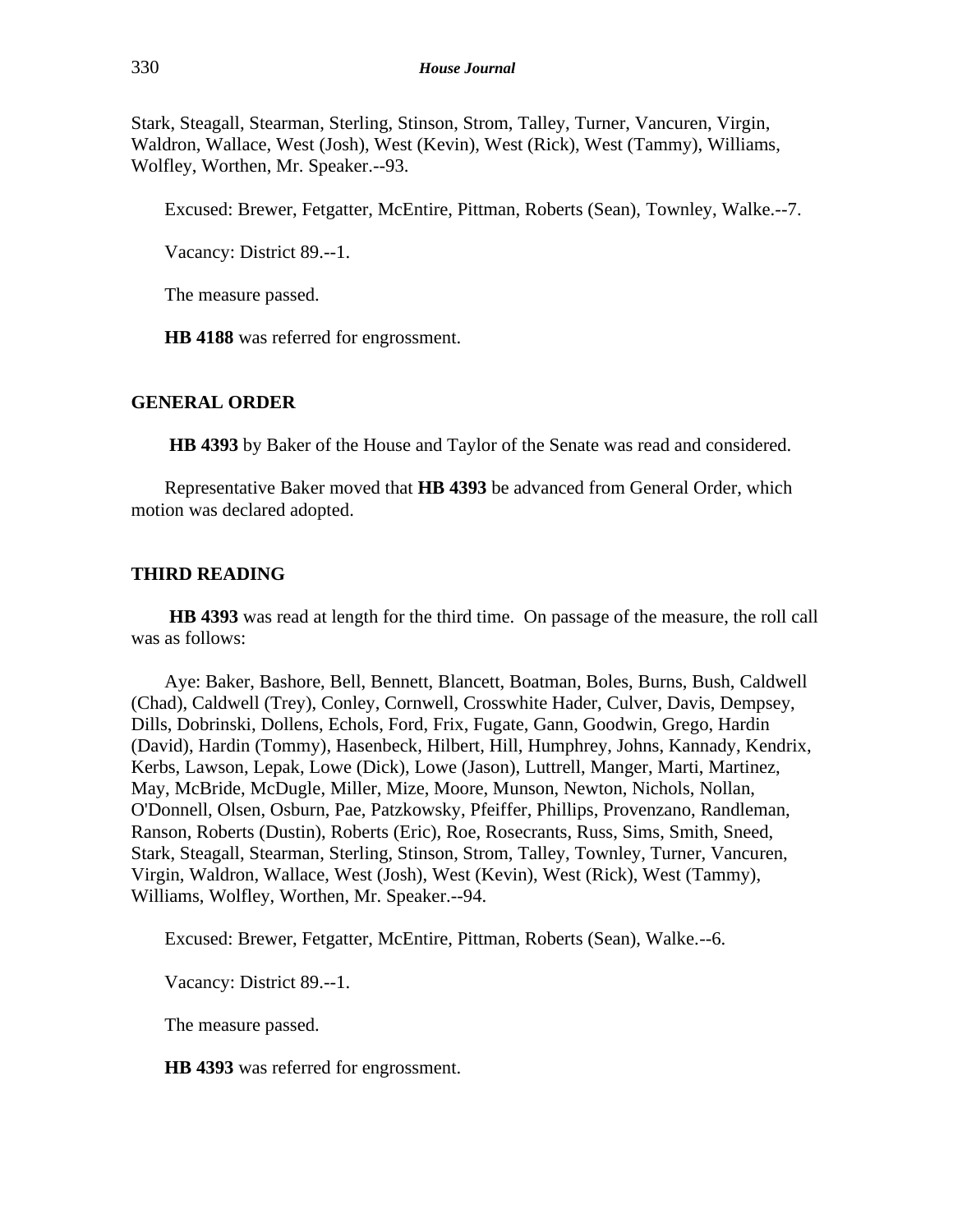# **GENERAL ORDER**

**HB 4088** by Wallace of the House and Thompson of the Senate was read and considered.

Representative Bell moved to suspend House Rule 8.8 for the purpose of allowing consideration of an untimely filed floor amendment, which motion failed upon roll call as follows:

Aye: Bell, Bennett, Blancett, Dollens, Fugate, Goodwin, Lowe (Jason), Munson, Nichols, Provenzano, Ranson, Rosecrants, Sterling, Turner, Virgin, Waldron.--16.

Nay: Baker, Bashore, Boatman, Boles, Burns, Bush, Caldwell (Chad), Caldwell (Trey), Cornwell, Crosswhite Hader, Culver, Davis, Dempsey, Dills, Dobrinski, Echols, Ford, Frix, Gann, Grego, Hardin (David), Hardin (Tommy), Hasenbeck, Hilbert, Hill, Humphrey, Johns, Kannady, Kendrix, Lawson, Lepak, Lowe (Dick), Luttrell, Manger, Marti, Martinez, May, McBride, McDugle, Miller, Mize, Moore, Newton, O'Donnell, Olsen, Osburn, Pae, Patzkowsky, Pfeiffer, Phillips, Randleman, Roberts (Dustin), Roberts (Eric), Roe, Sims, Smith, Sneed, Stark, Steagall, Stinson, Strom, Talley, Townley, Vancuren, Wallace, West (Josh), West (Kevin), West (Rick), West (Tammy), Williams, Wolfley, Worthen, Mr. Speaker.--73.

Excused: Brewer, Conley, Fetgatter, Kerbs, McEntire, Nollan, Pittman, Roberts (Sean), Russ, Stearman, Walke.--11.

Vacancy: District 89.--1.

Representative Wallace moved that **HB 4088** be advanced from General Order, which motion was declared adopted.

#### **Representative Newton Presiding**

#### **THIRD READING**

**HB 4088** was read at length for the third time. On passage of the measure, the roll call was as follows:

Aye: Baker, Bashore, Boatman, Boles, Burns, Bush, Caldwell (Chad), Cornwell, Crosswhite Hader, Culver, Davis, Dempsey, Dills, Dobrinski, Ford, Frix, Grego, Hasenbeck, Hilbert, Hill, Humphrey, Johns, Kannady, Kendrix, Kerbs, Lawson, Lepak, Lowe (Dick), Luttrell, Manger, Marti, Martinez, May, McDugle, Miller, Mize, Moore, Newton, Nichols, Nollan, O'Donnell, Olsen, Osburn, Pae, Patzkowsky, Pfeiffer, Phillips, Randleman, Ranson, Roberts (Dustin), Roberts (Eric), Russ, Sims, Smith, Sneed, Stark, Steagall, Stinson, Talley, Townley, Vancuren, Wallace, West (Josh), West (Kevin), West (Tammy), Williams, Wolfley, Mr. Speaker.--68.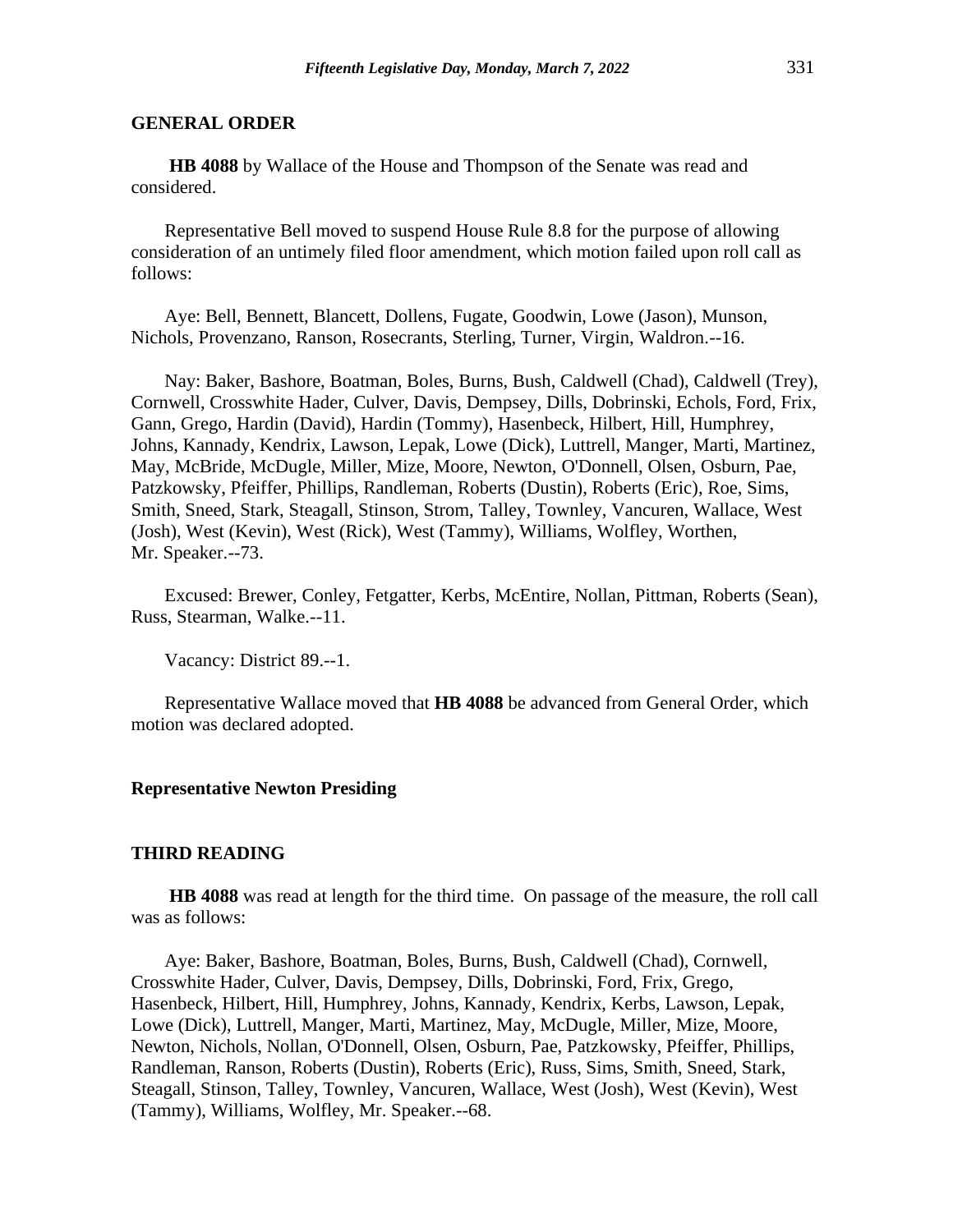Nay: Bell, Bennett, Blancett, Caldwell (Trey), Dollens, Echols, Fugate, Gann, Goodwin, Hardin (David), Hardin (Tommy), Lowe (Jason), McBride, Munson, Provenzano, Roe, Rosecrants, Stearman, Sterling, Turner, Virgin, Waldron, Walke, West (Rick), Worthen.--25.

Excused: Brewer, Fetgatter, McEntire, Pittman, Roberts (Sean), Strom.--6.

Constitutional Priv: Conley.--1.

Vacancy: District 89.--1.

The measure passed.

**HB 4088** was referred for engrossment.

#### **GENERAL ORDER**

**HB 3414** by Pae et al. of the House and Paxton of the Senate was read and considered.

Coauthored by Representative(s) Manger, Walke, Brewer, Munson

Representative Phillips moved to suspend House Rule 8.8 for the purpose of allowing consideration of an untimely filed floor amendment, which motion was declared adopted upon roll call as follows:

Aye: Baker, Bashore, Bell, Boatman, Burns, Bush, Caldwell (Chad), Caldwell (Trey), Conley, Cornwell, Crosswhite Hader, Culver, Davis, Dempsey, Dills, Dobrinski, Echols, Ford, Frix, Fugate, Gann, Grego, Hardin (David), Hardin (Tommy), Hasenbeck, Hilbert, Hill, Johns, Kannady, Kendrix, Lawson, Lepak, Lowe (Dick), Manger, Marti, Martinez, May, McBride, McDugle, Miller, Mize, Moore, Munson, Newton, Nollan, O'Donnell, Olsen, Osburn, Pae, Patzkowsky, Pfeiffer, Phillips, Randleman, Roberts (Dustin), Roberts (Eric), Roe, Rosecrants, Russ, Sims, Smith, Stark, Steagall, Sterling, Stinson, Talley, Townley, Vancuren, Wallace, West (Josh), West (Rick), West (Tammy), Williams, Wolfley, Worthen, Mr. Speaker.--75.

Nay: Bennett, Dollens, Goodwin, Lowe (Jason), Nichols, Provenzano, Ranson, Turner, Virgin, Waldron, Walke.--11.

Excused: Blancett, Boles, Brewer, Fetgatter, Humphrey, Kerbs, Luttrell, McEntire, Pittman, Roberts (Sean), Sneed, Stearman, Strom, West (Kevin).--14.

Vacancy: District 89.--1.

Representative Phillips moved to amend **HB 3414** by striking the title, the enacting clause, the entire bill and inserting in lieu thereof a floor substitute, which floor substitute was declared adopted.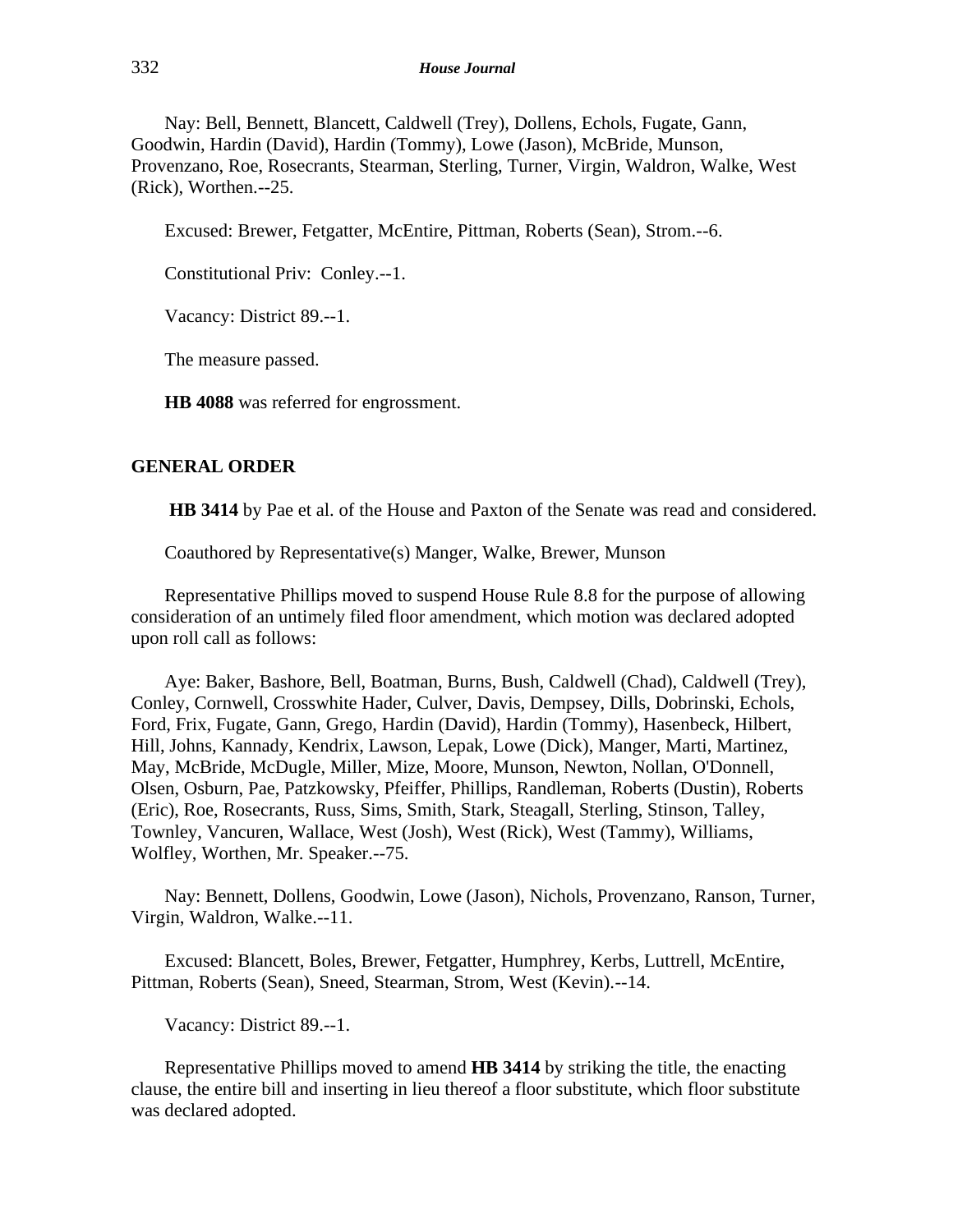Representative Phillips moved that **HB 3414** be advanced from General Order, which motion was declared adopted.

#### **THIRD READING**

**HB 3414** was read at length for the third time. On passage of the measure, the roll call was as follows:

Aye: Bell, Bennett, Blancett, Boatman, Burns, Bush, Caldwell (Trey), Cornwell, Culver, Davis, Dempsey, Dobrinski, Dollens, Echols, Fugate, Goodwin, Grego, Hardin (David), Hasenbeck, Humphrey, Johns, Kannady, Lawson, Lepak, Lowe (Dick), Lowe (Jason), Luttrell, Manger, Marti, Martinez, May, McDugle, Miller, Mize, Moore, Munson, Newton, Nichols, Nollan, Osburn, Pae, Patzkowsky, Pfeiffer, Phillips, Provenzano, Ranson, Roberts (Dustin), Roe, Rosecrants, Sims, Sterling, Stinson, Strom, Talley, Townley, Virgin, Waldron, Walke, Wallace, West (Josh), West (Tammy), Mr. Speaker.--62.

Nay: Baker, Bashore, Caldwell (Chad), Conley, Crosswhite Hader, Dills, Ford, Frix, Gann, Hardin (Tommy), Hilbert, Hill, Kendrix, McBride, O'Donnell, Olsen, Randleman, Roberts (Eric), Russ, Smith, Stark, Steagall, Stearman, Turner, Vancuren, West (Kevin), West (Rick), Williams, Wolfley, Worthen.--30.

Excused: Boles, Brewer, Fetgatter, Kerbs, McEntire, Pittman, Roberts (Sean), Sneed.--8.

Vacancy: District 89.--1.

The measure passed.

On passage of the emergency, the roll call was as follows:

Aye: Baker, Bashore, Bell, Bennett, Blancett, Boatman, Burns, Bush, Caldwell (Chad), Caldwell (Trey), Cornwell, Culver, Davis, Dempsey, Dills, Dobrinski, Dollens, Echols, Fugate, Grego, Hardin (David), Hasenbeck, Johns, Kannady, Lawson, Lepak, Lowe (Dick), Lowe (Jason), Luttrell, Manger, Marti, Martinez, May, McDugle, Miller, Mize, Moore, Munson, Newton, Nichols, Nollan, Osburn, Pae, Patzkowsky, Pfeiffer, Phillips, Provenzano, Ranson, Roberts (Dustin), Roberts (Eric), Roe, Rosecrants, Russ, Sims, Sterling, Stinson, Strom, Talley, Townley, Virgin, Waldron, Walke, Wallace, West (Josh), West (Tammy), Mr. Speaker.--66.

Nay: Conley, Crosswhite Hader, Ford, Frix, Gann, Goodwin, Hardin (Tommy), Hilbert, Hill, Kendrix, McBride, O'Donnell, Olsen, Randleman, Smith, Stark, Steagall, Stearman, Turner, Vancuren, West (Kevin), West (Rick), Williams, Wolfley, Worthen.--25.

Excused: Boles, Brewer, Fetgatter, Humphrey, Kerbs, McEntire, Pittman, Roberts (Sean), Sneed.--9.

Vacancy: District 89.--1.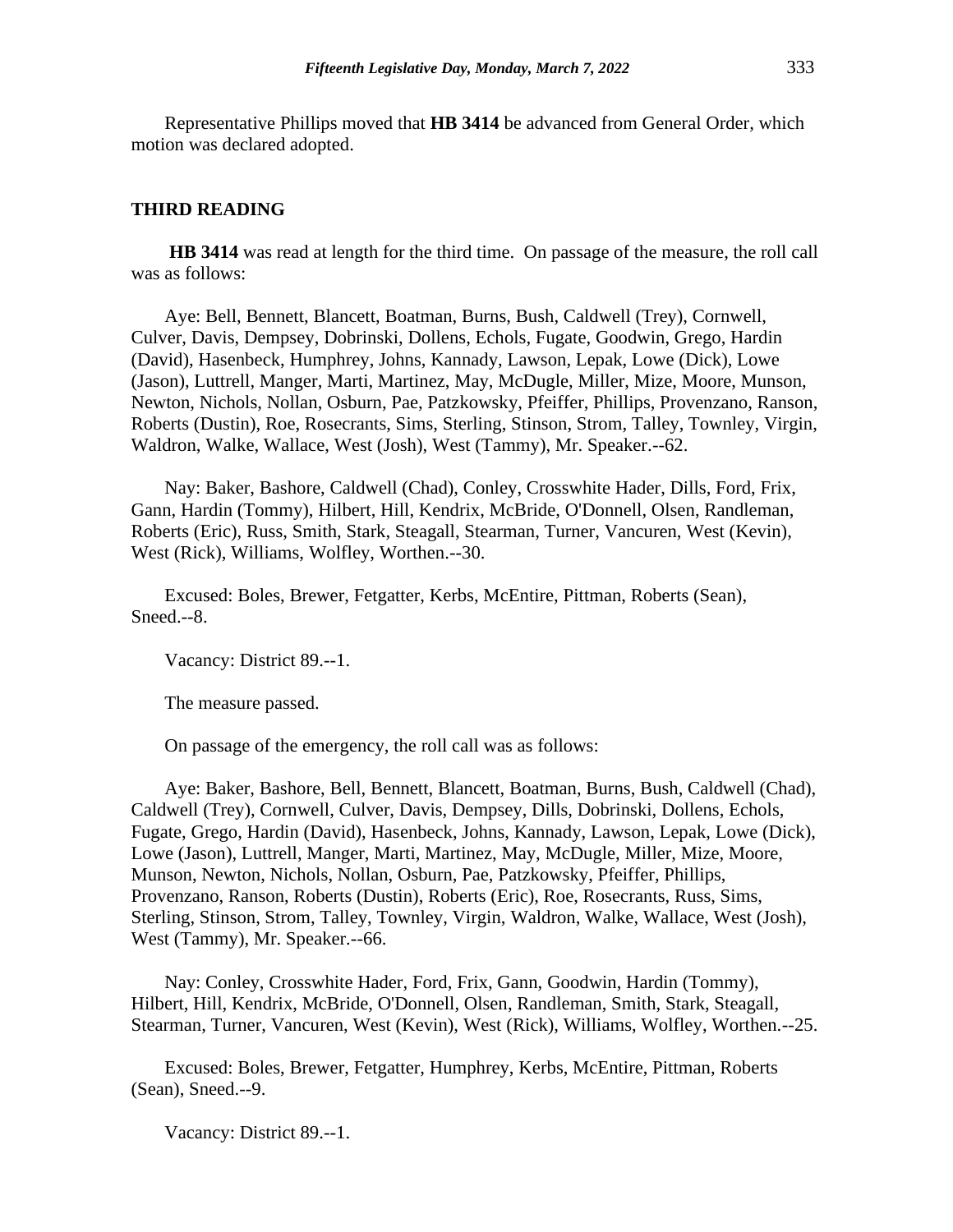The emergency failed.

**HB 3414** was referred for engrossment.

# **GENERAL ORDER**

**HB 3087** by Hilbert of the House and Leewright of the Senate was read and considered.

Representative Hilbert moved that **HB 3087** be advanced from General Order, which motion was declared adopted.

#### **THIRD READING**

**HB 3087** was read at length for the third time. On passage of the measure, the roll call was as follows:

Aye: Baker, Bashore, Bell, Bennett, Blancett, Boatman, Boles, Burns, Bush, Caldwell (Trey), Conley, Cornwell, Crosswhite Hader, Culver, Davis, Dempsey, Dills, Dobrinski, Dollens, Ford, Frix, Fugate, Gann, Goodwin, Grego, Hardin (David), Hardin (Tommy), Hasenbeck, Hilbert, Hill, Humphrey, Johns, Kannady, Kendrix, Kerbs, Lawson, Lepak, Lowe (Dick), Lowe (Jason), Luttrell, Manger, Marti, Martinez, May, McBride, McDugle, Miller, Mize, Moore, Munson, Newton, Nichols, Nollan, O'Donnell, Olsen, Osburn, Pae, Patzkowsky, Pfeiffer, Phillips, Provenzano, Randleman, Ranson, Roberts (Dustin), Roberts (Eric), Roe, Rosecrants, Russ, Sims, Smith, Stark, Steagall, Stearman, Sterling, Stinson, Strom, Talley, Townley, Turner, Vancuren, Virgin, Waldron, Walke, Wallace, West (Josh), West (Kevin), West (Rick), West (Tammy), Williams, Wolfley, Mr. Speaker.--91.

Nay: Caldwell (Chad), Worthen.--2.

Excused: Brewer, Fetgatter, McEntire, Pittman, Roberts (Sean), Sneed.--6.

Constitutional Priv: Echols.--1.

Vacancy: District 89.--1.

The measure passed.

**HB 3087** was referred for engrossment.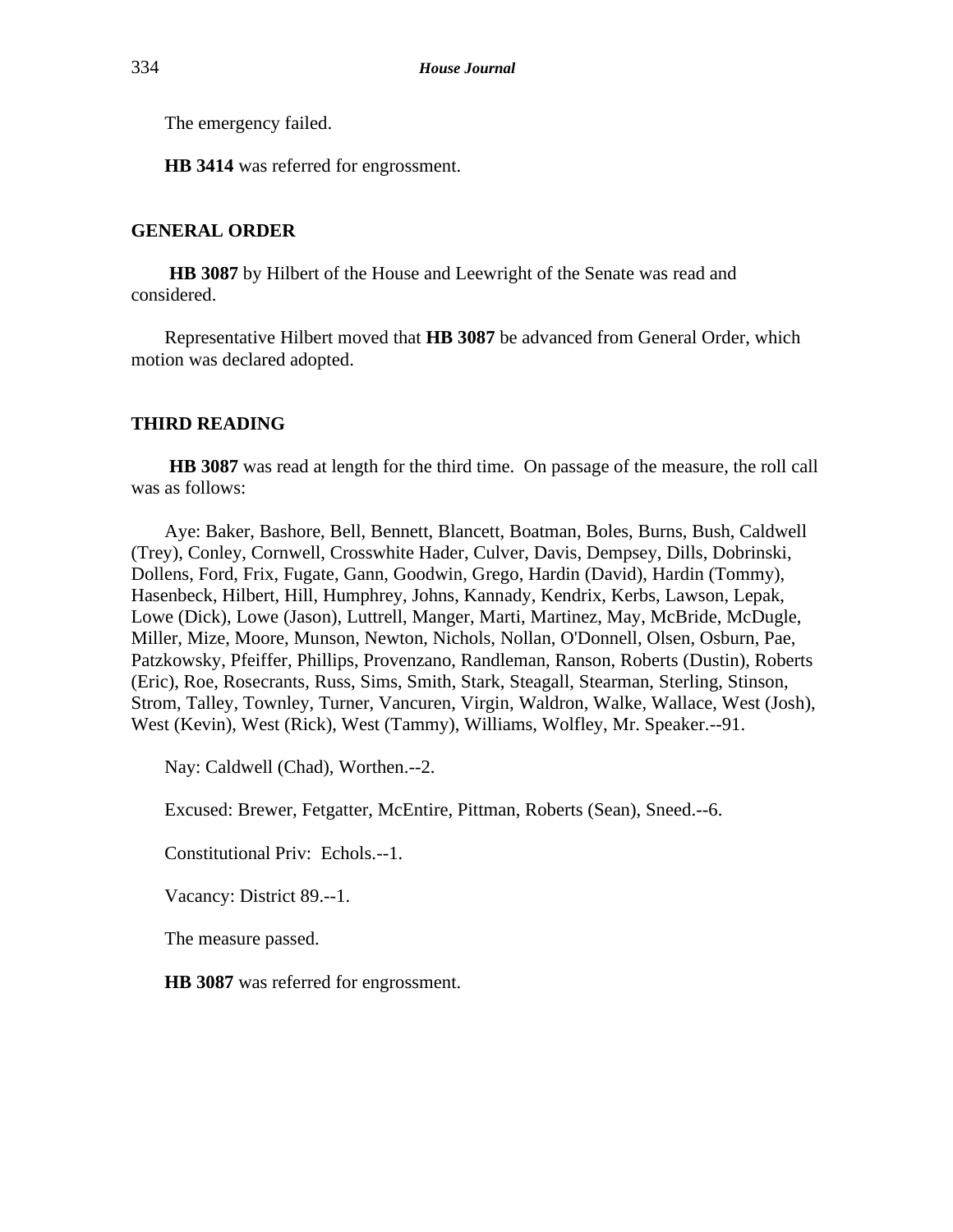# **MESSAGES FROM THE SENATE**

As approved by the Joint Committee on Appropriations and Budget, advising passage and transmitting for consideration Engrossed **SBs 1084** and **1085**. The measures were introduced and read for the first time.

**SB 1084** − By Thompson and Hall of the Senate and Wallace and Hilbert of the House. An Act relating to the Oklahoma Board of Private Vocational Schools; making an appropriation; stating purpose; making appropriation nonfiscal; making appropriation exempt from certain agency category and budget limits; and declaring an emergency.

**SB 1085** − By Thompson and Hall of the Senate and Wallace and Hilbert of the House.

An Act relating to the Oklahoma Insurance Department; creating the Insurance Department Pharmacy Benefits Manager Revolving Fund; making fund continuing and nonfiscal; stating sources of revenue; stating purpose of fund; establishing procedures of expenditures of monies accruing to the credit of the fund; directing deposit of certain monies into the fund; directing deposit of certain funds; directing transfer; providing for codification; and declaring an emergency.

# **MOTION**

Representative Roe asked that the Journal reflect that had she been present in the Chamber, she would have voted aye on **HB 2984**, which was the order.

#### **MOTION**

Representative Turner asked that the Journal reflect that had she been present in the Chamber, she would have voted aye on **HBs 2986, 3053, 3065, 3084, 4451, 4452, 4461, 4462, 4463** and nay on **HBs 2984** and **3066**, which was the order.

#### **MOTION**

Representative Fugate asked that the Journal reflect that had he been present in the Chamber, he would have voted aye on **HB 4371**, which was the order.

#### **MOTION**

Representative Miller asked that the Journal reflect that had she been present in the Chamber, she would have voted aye on **HB 4462**, which was the order.